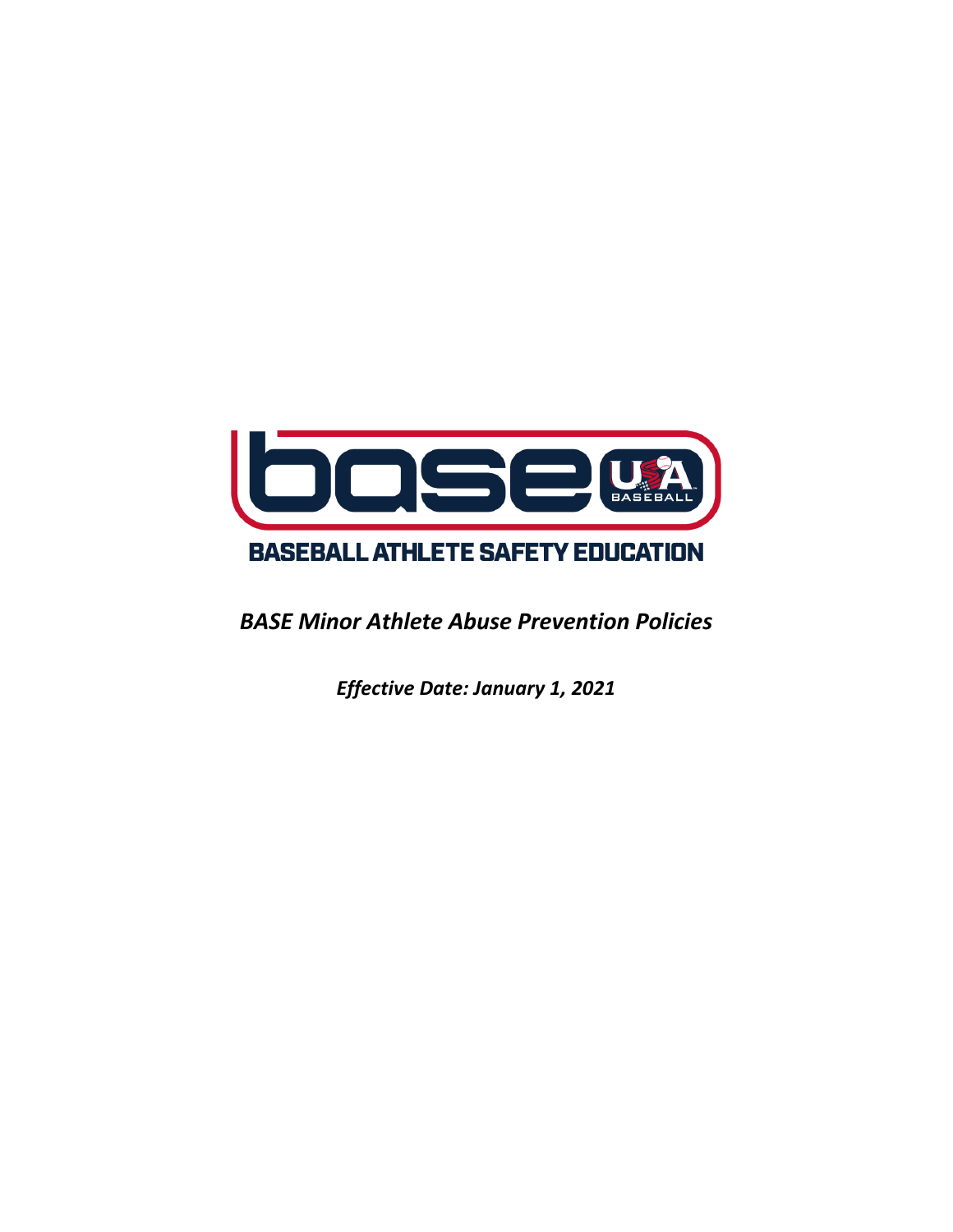

## *Introduction*

USA Baseball is the national governing body for the sport of baseball for the United States. As such, it is responsible for developing training, practices, policies and procedures to positively impact the experience of the nearly 16 million amateurs participating in its game annually. In response to the formalization of Senate Bill 534 (2017), and with the support of the United States Olympic and Paralympc Committee (USOPC) and the U.S. Center for SafeSport (the Center), USA Baseball is implementing the following policies for the prevention and administration of instances of sexual abuse and violent crimes within our sport, nationwide.

## *Table of Contents*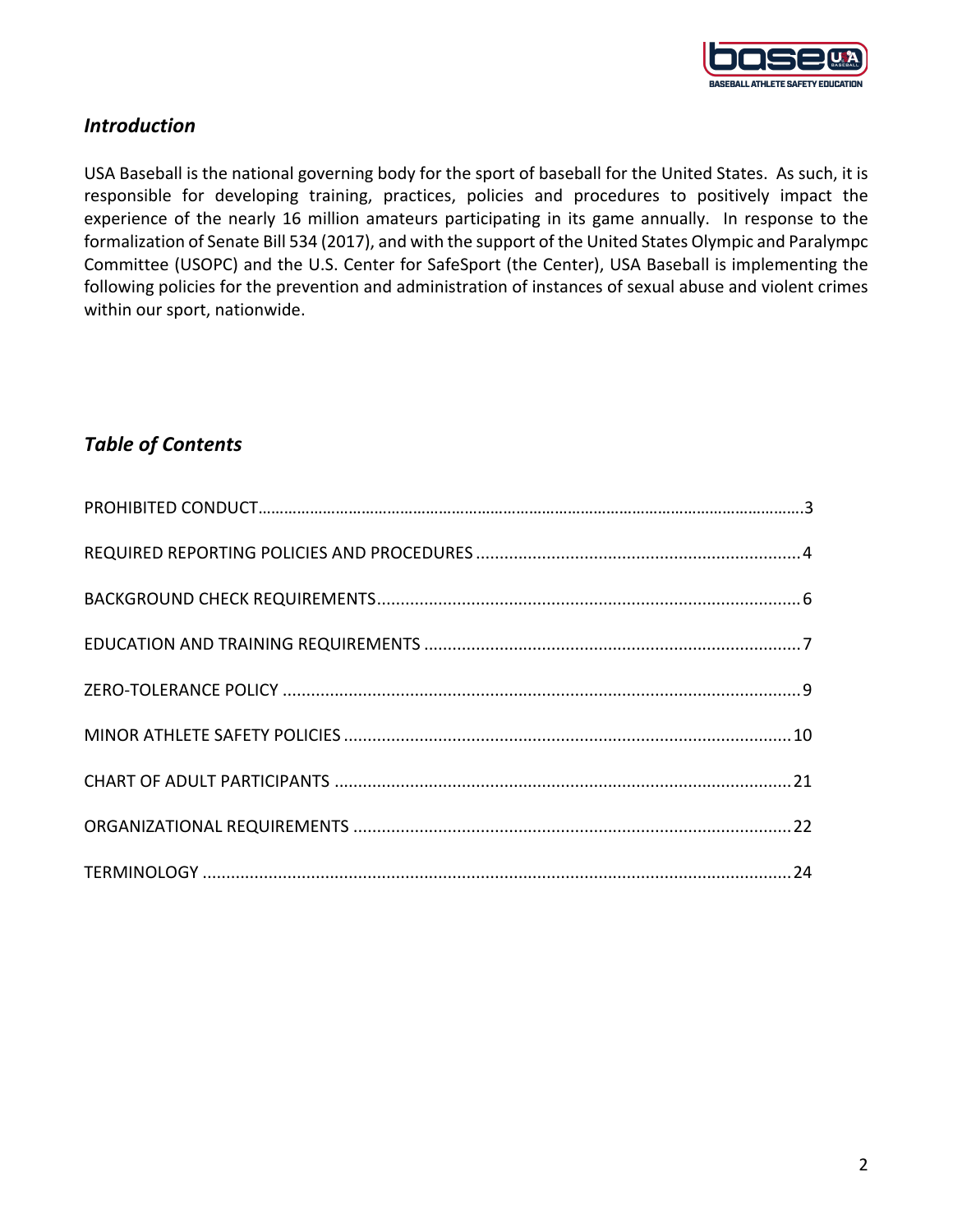

## *Prohibited Conduct*

All Adult Participants of USA Baseball and local affiliate organizations are subject to the SafeSport Code and need to familiarize themselves with the Prohibited Conduct.

To read about each particular Prohibited Conduct listed below, please refer to Section IX, PROHIBITED CONDUCT, on page 7 of the SafeSport Code, which can be found here: https://uscenterforsafesport.org/response-and-resolution/safesport-code/.

Prohibited Conduct includes:

- A. Criminal Charges or Dispositions
- B. Child Abuse
- C. Sexual Misconduct
- D. Emotional and Physical Misconduct, including Stalking, Bullying, Hazing and Harassment
- E. Aiding and Abetting
- F. Misconduct Related to Reporting
- G. Misconduct Related to the Center's Process
- H. Other Inappropriate Conduct
- I. Violation of Minor Athlete Abuse Prevention Policies / Proactive Policies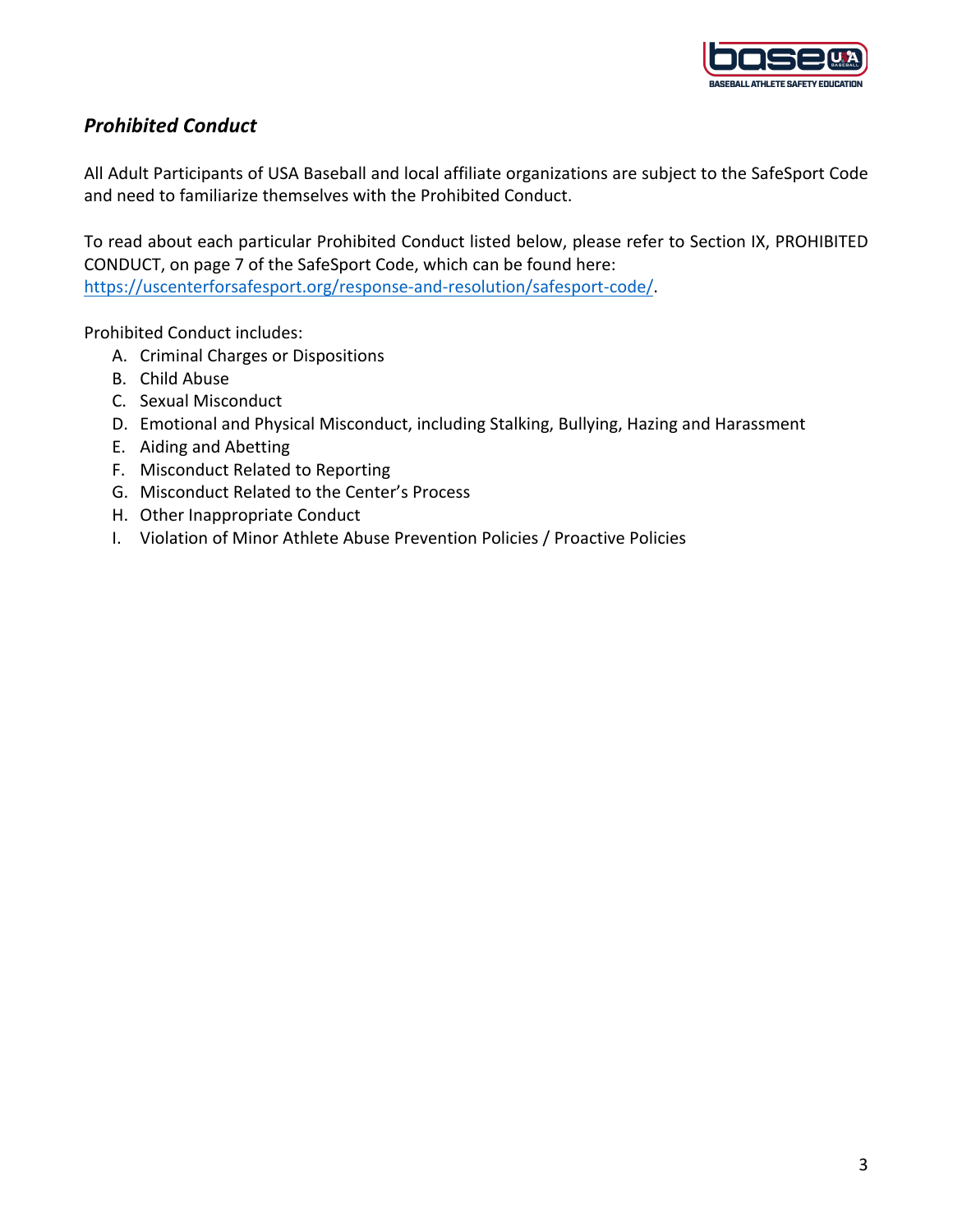

## *Required Reporting Policies and Procedures*

- 1. USA Baseball organizational reporting policy:
	- a) USA Baseball will publish a list of banned and suspended individuals from USA Baseball sponsored or sanctioned activities. Individuals are banned or suspended based on being accused, indicted, arrested or convicted of any crimes sexual or violent in nature. Individuals are placed on this list based on findings from a variety of sources, including but not limited to:
		- i) Any reported incident occurring in conjunction with or at a USA Baseball event
		- ii) Any reported incident occurring while serving as a national team program Adult Participant
		- iii) Any reported incident occurring while serving as a USA Baseball Adult Participant
		- iv) Any reported incident found in any accredited news publication
		- v) Any reported banned or suspended individual notice from a national member organization, local affiliate organization or other unaffiliated amateur baseball organization
- 2. External organizations reporting policies:
	- a) Local affiliate organization reporting policy:
		- i) Local affiliate organizations are required to report to USA Baseball any individual they have banned or suspended for any reason.
	- b) National member organization reporting policy:
		- i) National member organizations are required to report to USA Baseball any individual they have banned or suspended for any reason.
	- c) Unaffiliated amateur baseball organization reporting policy:
		- i) Amateur baseball organizations that are not directly affiliated with USA Baseball are required to report to USA Baseball any individual they have banned or suspended for any reason.
- 3. External reporting procedures of USA Baseball to the baseball community:
	- a) USA Baseball will collect information from national member organizations, local affiliate organizations and unaffiliated amateur baseball organizations, which include but are not limited to events, leagues, showcases, clubs, private training facilities and camps, and incorporate any individual's ban or suspension into its own list.
	- b) While not required by law, USA Baseball is obliged to publish an aggregated list of Ineligible Participants from its activities.
	- c) USA Baseball will disseminate the aggregated list of Ineligible Participants to all external organizations to ensure Ineligible Participants are known to said organizations. Once removed from one sector of our sport, these individuals will not re-infiltrate the amateur baseball network.
- 4. All Adult Participants are mandatory reporters. This includes all violations of the Minor Athlete Safe Policies found within this policy. Violations of any BASE Minor Athlete Abuse Awareness Prevention Policies (MAAPPS) should be reported online via the reporting form on www.USABASE.org.
- 5. USA Baseball is required to notify the USOPC's Office of Athlete Safety of any allegation of prohibited conduct that occurred at an Olympic & Paralympic Training Center (OPTC) or USOPC Delegation Event, as well as any temporary measure(s) imposed.
- 6. USA Baseball is required to notify the USOPC's Office of Athlete Safety of any temporary measure(s) (imposed or removed) affecting Participants who might or will be attending a Delegation Event, have access to an OPTC, or receive a benefit and/or service from the USOPC.
- 7. Interference/Restrictions/Enforcement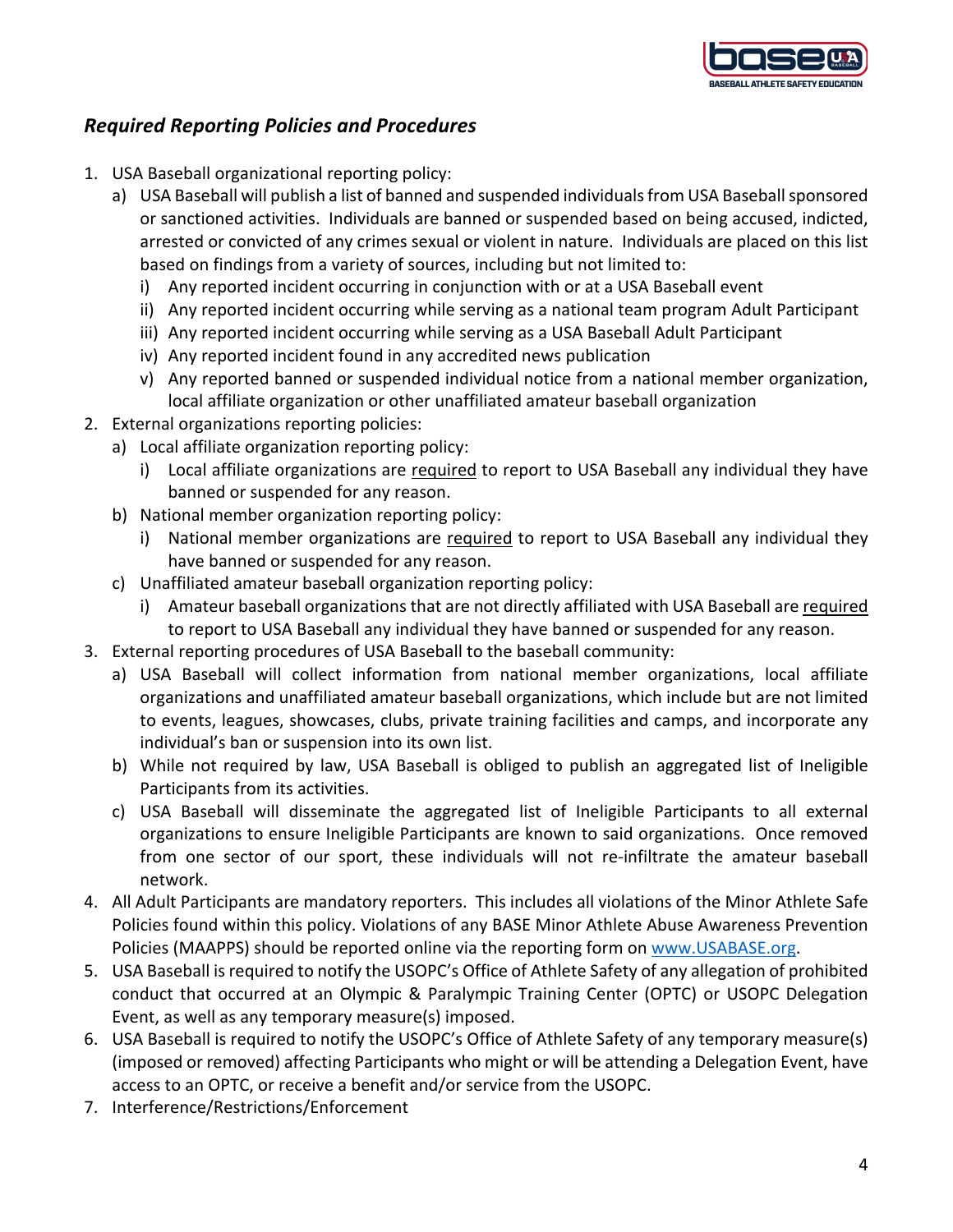

- a) USA Baseball shall not interfere or attempt to influence the outcome of any Prohibited Conduct investigation regardless of jurisdiction.
- b) USA Baseball must prohibit any individual who is an employee, agent, or contractor, from assisting a member or former member in obtaining a new job (except the routine transmission of administrative and personnel files) if the individual knows that such member or former member violated the policies or procedures of the Center related to sexual misconduct or was convicted of a crime involving sexual misconduct with a minor.
- c) If a USA Baseball Participant is sanctioned or subject to Temporary Measures under the USOPC Athlete Safety Policy, that sanction(s) or Temporary Measure(s) must be reciprocally enforced by and between all NGBs and LAOs within the Olympic and Paralympic Movement.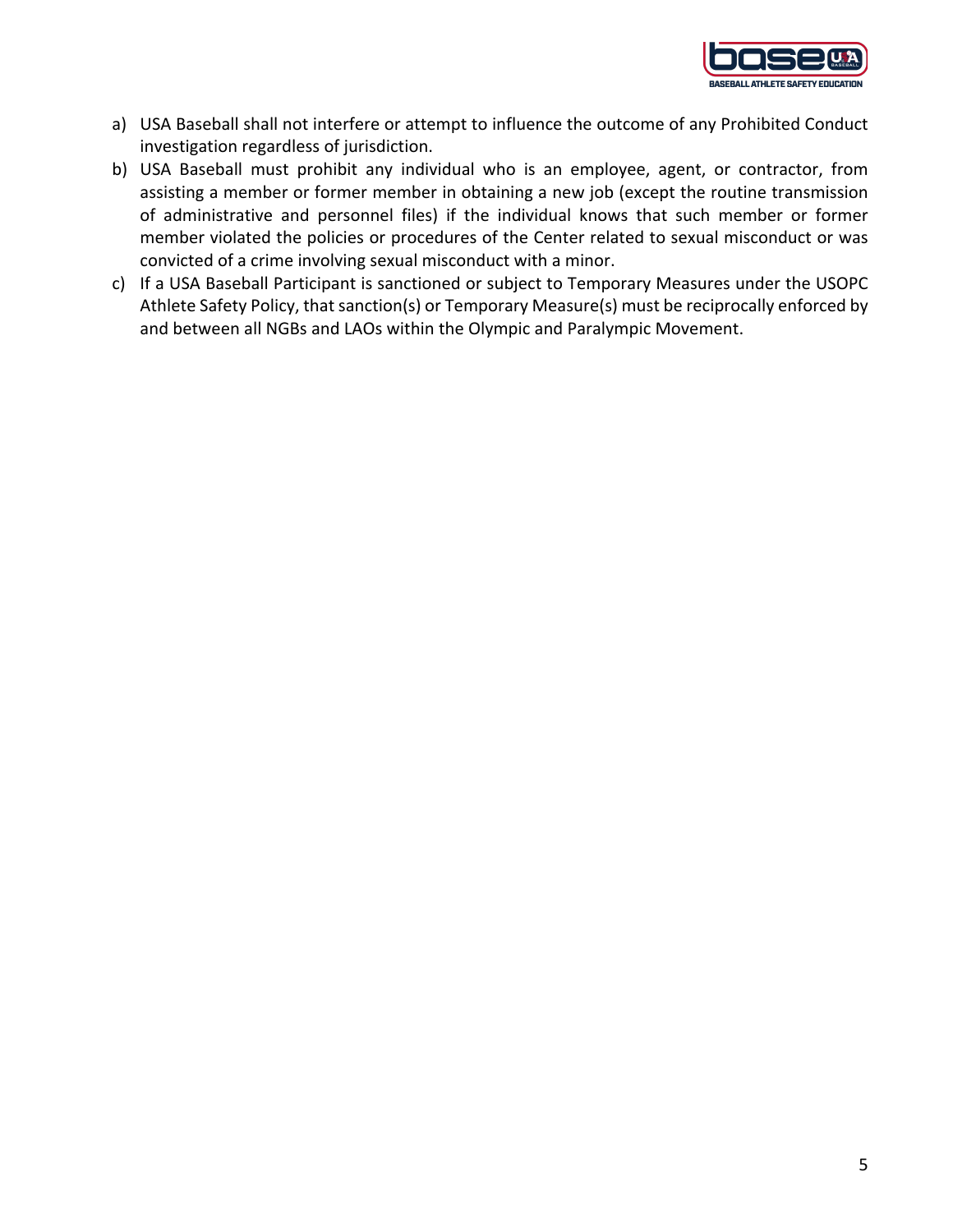

### *Background Check Requirements*

- 1) USA Baseball organizational background check policy:
	- a) Adult Participants working for USA Baseball will be required to undergo an annual background check through USA Baseball's national service provider.
- 2) Local affiliate organization background check policy:
	- a) Adult Participants working for a local affiliate organization will be required to undergo an annual background check through USA Baseball's national service provider.
- 3) National member organization background check policy:
	- a) At minimum, individuals working for a national member organization will be required to undergo an annual background check that searches the National Criminal Database, as well as the National Sex Offender Registry, including all 50 states, U.S. territories, and American Indian tribe registries.
		- i) USA Baseball *recommends* searches on the following:
			- (1) ID check with SSN verification
			- (2) National Criminal Database
			- (3) National Sex Offender Registry, including all 50 states, U.S. territories, and American Indian tribe registries
			- (4) County Search Criminal Felony and Misdemeanor 7 Year Residence History of Provided Name – Unlimited Counties
- 4) Unaffiliated amateur baseball organization backround check policy:
	- a) At minimum, individuals working with an unaffiliated amateur baseball organization will be required to undergo an annual background check that searches the National Criminal Database, as well as the National Sex Offender Registry, including all 50 states, U.S. territories, and American Indian tribe registries.
		- i) USA Baseball *recommends* searches on the following:
			- (1) ID check with SSN verification
			- (2) National Criminal Database
			- (3) National Sex Offender Registry, including all 50 states, U.S. territories, and American Indian tribe registries
			- (4) County Search Criminal Felony and Misdemeanor 7 Year Residence History of Provided Name – Unlimited Counties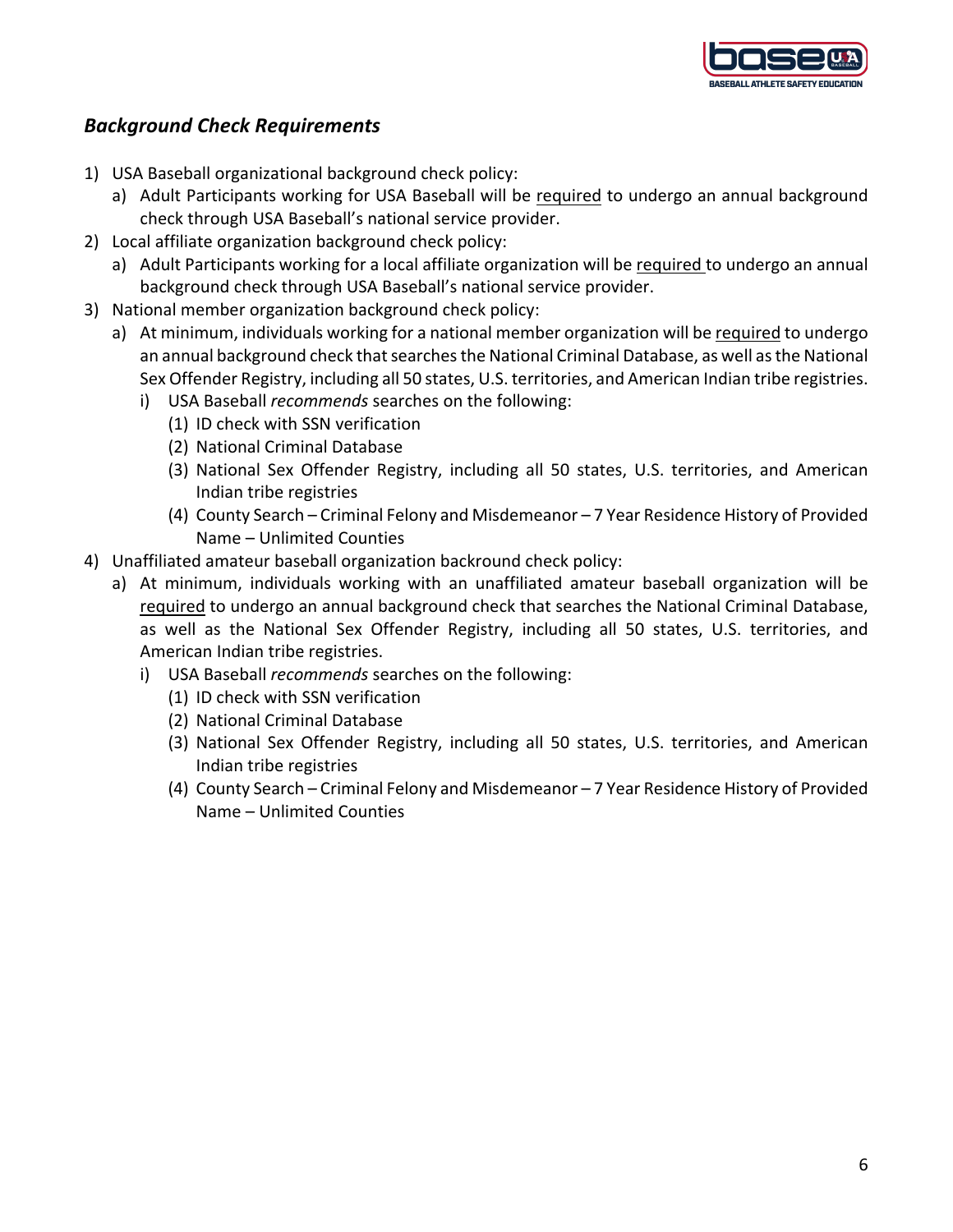

## *Education and Training Requirements*

- 1) USA Baseball organizational education policy:
	- a) As required by law, all Adult Participants of USA Baseball are required to complete the core training courses from the U.S. Center for SafeSport before regular contact with or authority over an amateur athlete who is a minor begins or within the first three (3) days of employment, whichever is sooner.
	- b) Athletic Trainers and Team Doctors who are Adult Participants of USA Baseball will complete the SafeSport health professional-specific training when it becomes available.
	- c) All training coursework of USA Baseball Adult Participants must be tracked and will be completed in the following sequence:
		- i) SafeSport Trained Core or Health Professionals Course in year one;
		- ii) Refresher 1 in year two;
		- iii) Refresher 2 in year three;
		- iv) Refresher 3 in year four;
		- v) SafeSport Trained Core or Health Professionals Course in year five
	- d) On an annual basis, parents of USA Baseball Minor Athletes will be offered the SafeSport "Parent's Guide to Misconduct in Sport" course.
	- e) USA Baseball Minor Athletes must complete the "Abuse Awareness for Minors" course prior to the conclusion of their program.
- 2) External organizations education policy:
	- a) Local affiliate organization education policy:
		- i) All Adult Participants of local affiliate organizations are required to complete the core training courses from the U.S. Center for SafeSport.
		- ii) Medical professionals who are Adult Participants of local affiliate organizations will complete the SafeSport health professional-specific training when it becomes available.
		- iii) Adult Participants of local affiliate organizations will complete training courses in the following sequence:
			- (1) SafeSport Trained Core or Health Professionals Course in year one;
			- (2) Refresher 1 in year two;
			- (3) Refresher 2 in year three;
			- (4) Refresher 3 in year four;
			- (5) SafeSport Trained Core or Health Professionals Course in year five
		- iv) All coursework of local affiliate organizations Adult Participants must be tracked.
		- v) On an annual basis, parents of local affiliate organization Minor Athletes will be offered the SafeSport "Parent's Guide to Misconduct in Sport" course.
		- vi) Local affiliation organization Minor Athletes must complete the "Abuse Awareness for Minors" course prior to the conclusion of their program.
- 3) National member organization education policy:
	- a) By virtue of Senate Bill 534 (2017), individuals working with a national member organization are required to complete abuse awareness training.
		- i) Individuals must complete the Abuse Awareness course developed by USA Baseball unless the national member organization has certified they are providing some comparable training for its members.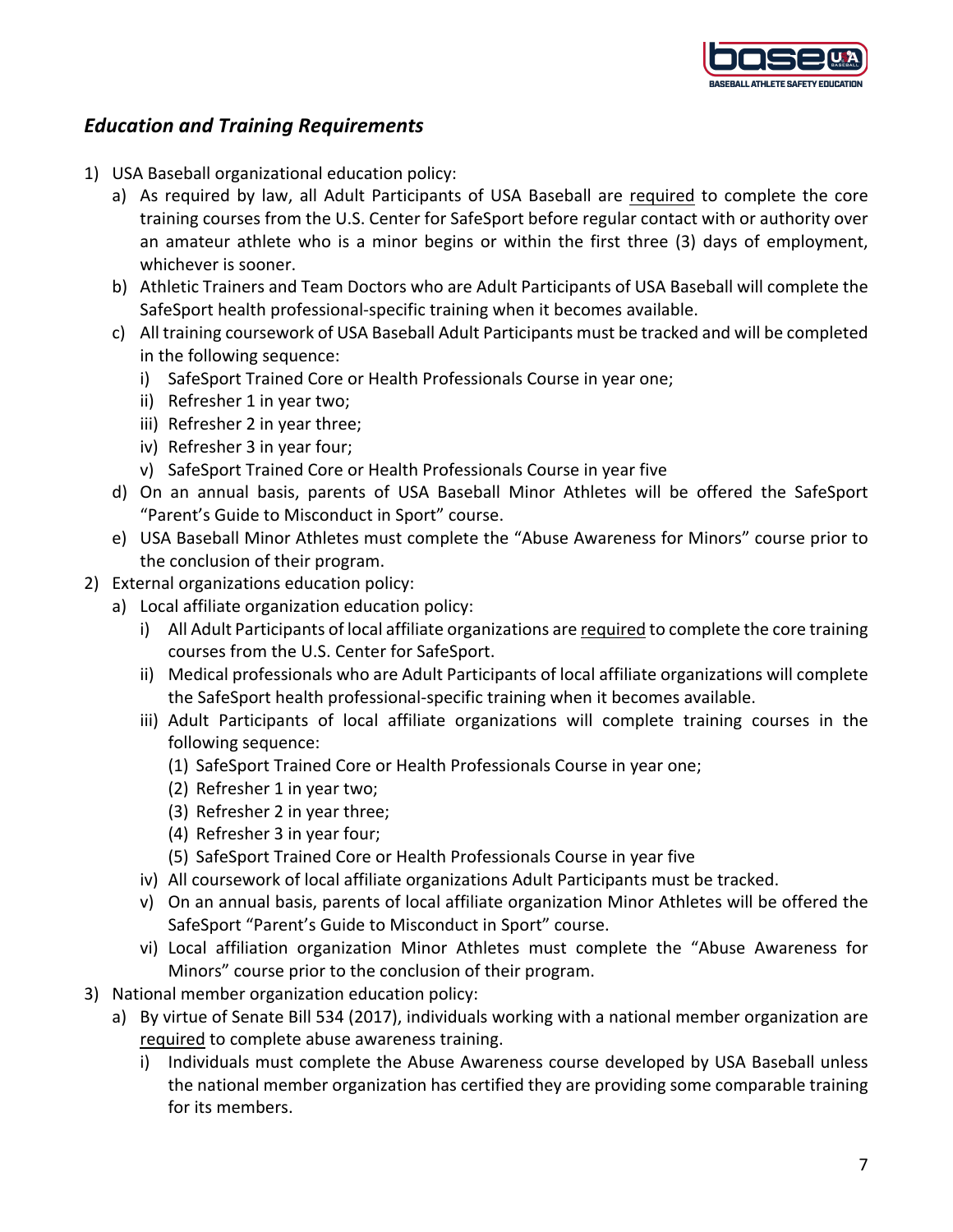

- 4) Unaffiliated amateur baseball organization education policy:
	- a) By virtue of Senate Bill 534 (2017), individuals working for a unaffiliated amateur baseball organization are required to complete abuse awareness training.
		- i) It is recommended that individuals complete the Abuse Awareness course developed by USA Baseball, available for free on its learning platform.
- 5) Exemptions and Accomodations
	- a) Exemptions from this Education & Training Policy may be made on a case-by-case basis for victims/survivors. USA Baseball will make requests directly to the U.S. Center for SafeSport at excemptions@safesport.org.
	- b) USA Baseball and the U.S. Center for SafeSport will work together to make appropriate accommodations for persons with disabilities and individuals with limited English proficiency to satisfy training requirements. USA Baseball will provide reasonable accommodations and track any expemtions for individuals with disabilities and individuals with limited English proficiency.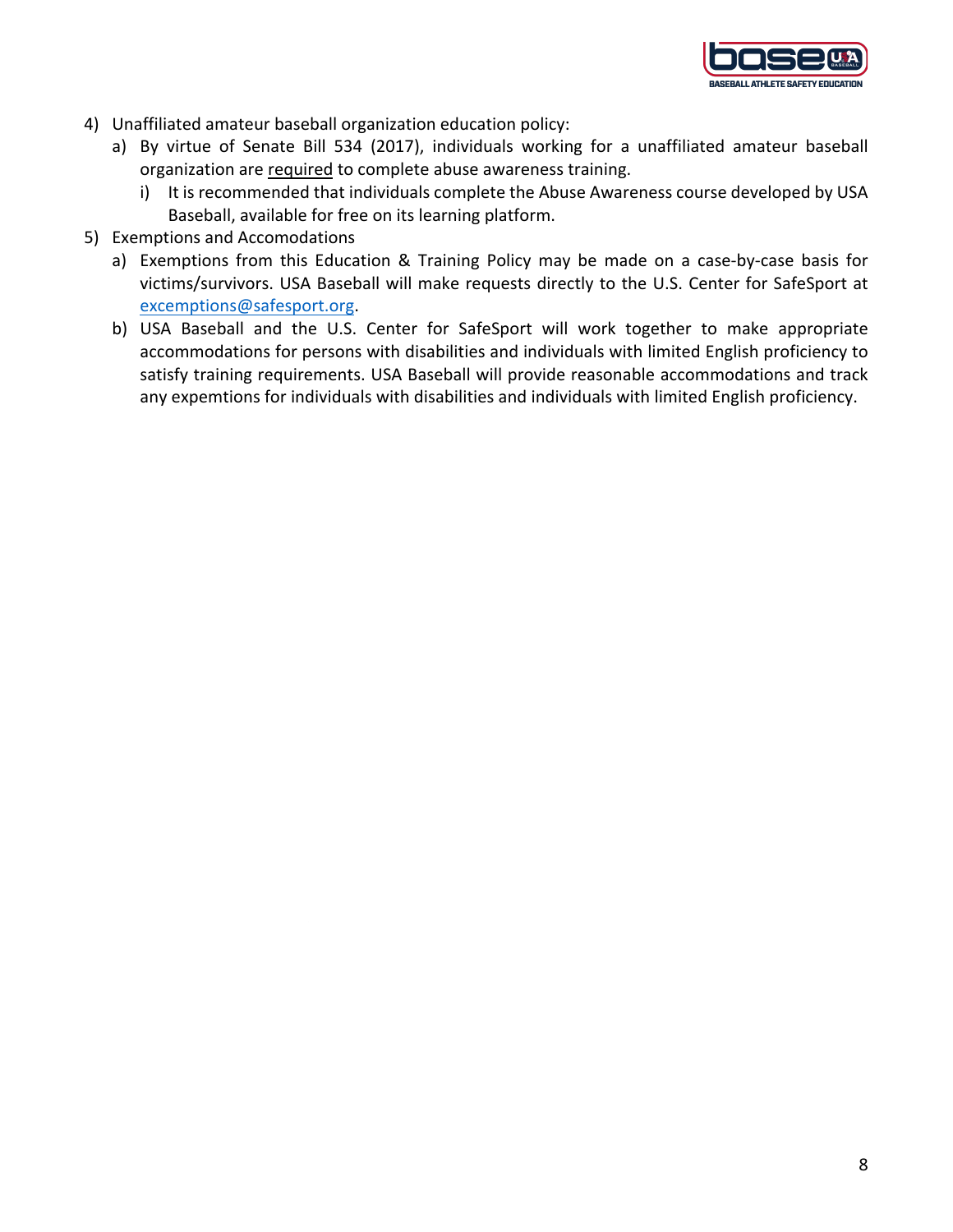

## *Zero-Tolerance Policy*

Abuse–physical or sexual–will not be tolerated in amateur baseball. It is USA Baseball's mission and obligation to ensure that individuals suspected or convicted of any crimes of this nature are not working with Minor Athletes in our sport.

- 1. USA Baseball zero-tolerance policy:
	- a. USA Baseball enforces a zero-tolerance policy regarding abuse. Any individual who has been suspected or convicted of any crimes sexual or violent in nature will have no engagement with USA Baseball.
- 2. Local affiliate organization zero-tolerance policy:
	- a. It is required that local affiliate organizations enforce a zero-tolerance policy regarding abuse. Any individual who has been suspected or convicted of any crimes sexual or violent in nature will have no engagement with local affiliate organizations.
- 3. National member organization zero-tolerance policy:
	- a. It is required that national member organizations enforce a zero-tolerance policy regarding abuse. Any individual who has been suspected or convicted of any crimes sexual or violent in nature will have no engagement with national member organizations.
- 4. Unaffiliated amateur baseball organization zero-tolerance policy:
	- a. It is recommended that unaffiliated amateur baseball organizations enforce a zerotolerance policy regarding abuse. Any individual who has been suspected or convicted of any crimes sexual or violent in nature would have no engagement with an unaffiliated amateur baseball organization.
- 5. Communication and messaging:
	- a. All USA Baseball public assets–event programs, websites, publications, newsletters and the like–will include "abuse awareness" messaging with a call to action on how to report abuse and where to go for information on individuals banned or suspended from USA Baseball activities.
	- b. USA Baseball, local affiliate organizations, national member organizations and unaffiliated organizations must communicate that it enforces a zero-tolerance policy regarding abuse.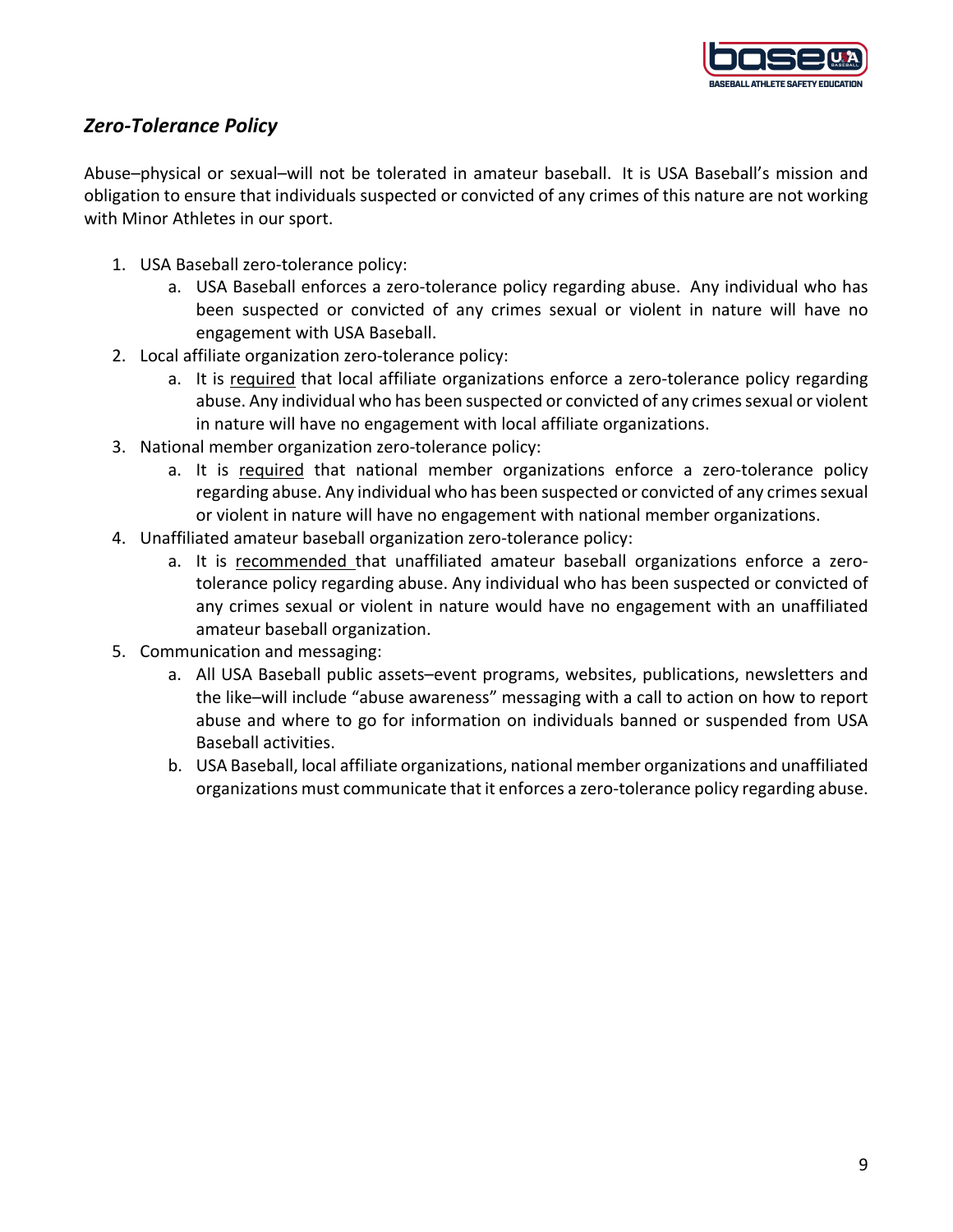

## *Minor Athlete Safety Policies*

### *Appropriate One-on-One Interactions Policy*

A one-on-one meeting between a Minor Athlete and an Adult Participant who has regular or in-program contact with Minor Athletes may be necessary to address an athlete's concerns, training program or competition schedule. This policy applies to all Adult Participants, defined as any adult (18 years of age or older) who is a member of one of the following groups:

- USA Baseball Board of Directors
- USA Baseball Board of Directors Committees and Sub-Committees
- USA Baseball Full-Time Staff and Interns
- USA Baseball National Team Program Contracted Staff
- USA Baseball National Team Identification Series Contracted Regional Directors and Coaches
- USA Baseball Prospect Development Program League Contracted Staff
- USA Baseball Appalachian League Contracted Staff
- USA Baseball Championships Events Coaches
- USA Baseball Futures Events Coaches
- USA Baseball Clinic Hosts and Regional Clinic Speakers
- USA Baseball Events Contracted Athletic Trainers
- USA Baseball Events Contracted Umpires and Assignors

All emergencies that lead to a deviation from this policy must be reported and documented. This policy applies to In-Program Contact, defined as any contact (including communications, interactions or activities) between an Adult Participant and any Minor Athlete(s) related to participation in the sport, and includes the following exemptions:

- 1. When a Dual Relationship exists; or
- 2. When the Close-in-Age Exception applies; or
- 3. If a Minor Athlete needs a Personal Care Assistant, and:
	- a. the Minor Athlete's parent/guardian has provided written consent to USA Baseball for the Adult Participant Personal Care Assistant to work with the Minor Athlete; and
	- b. the Adult Participant Personal Care Assistant has complied with the Education & Training Policy; and
	- c. the Adult Participant Personal Care Assistant has complied with the USA Baseball background screening policy; or
- 4. In other circumstances specifically addressed in this policy that allow for certain one-on-one interactions if USA Baseball receives parent/ guardian consent.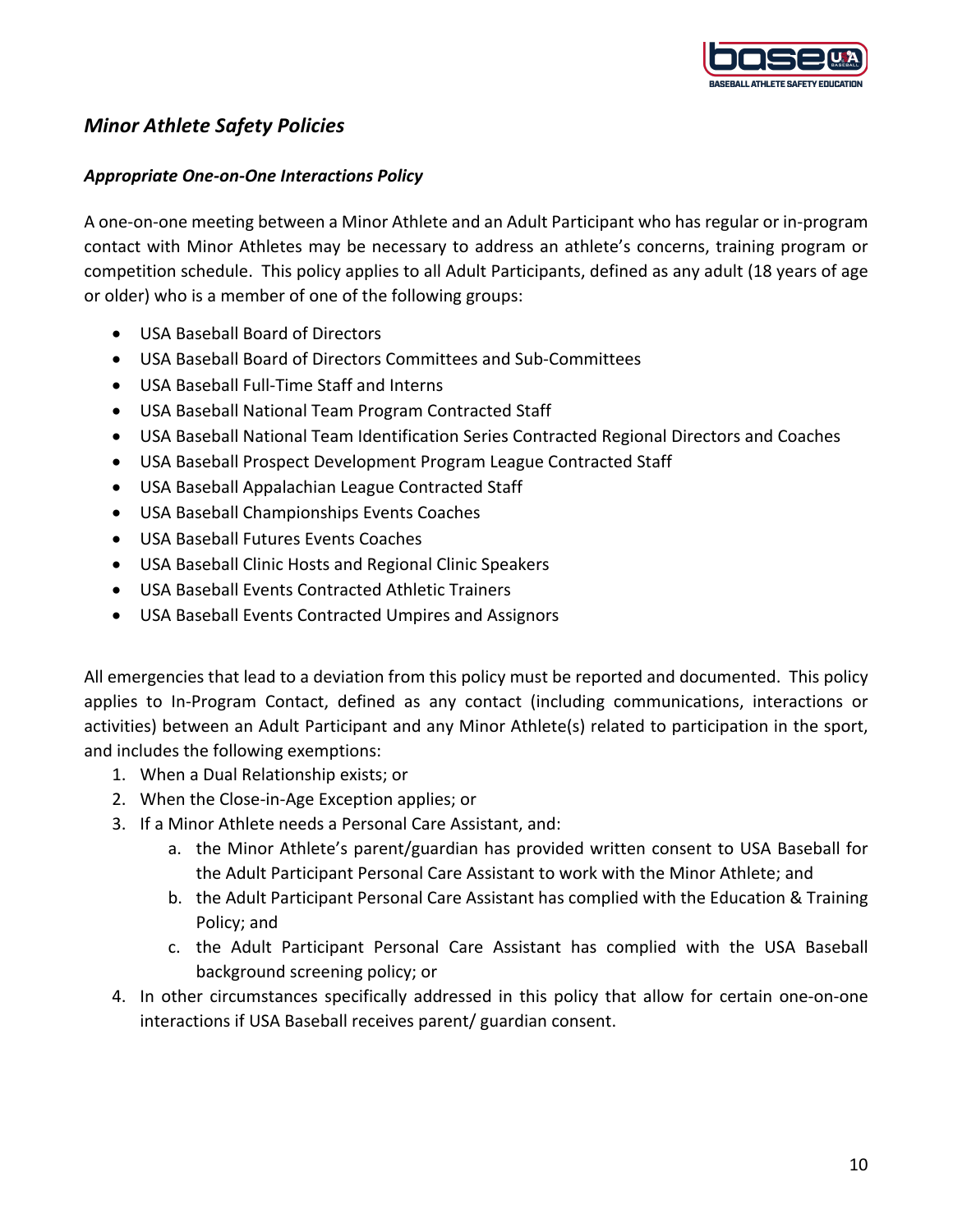

- 1) USA Baseball and local affiliate organization one-on-one interactions policy:
	- i) Observable and Interruptible
		- (1) All one-on-one In-Program Contact between an Adult Participant and a Minor Athlete must be observable and interruptible, except in emergency circumstances.
	- ii) Meetings
		- (1) Any meeting between a Minor Athlete and an Adult Participant must occur when additional staff is present, except under emergency circumstances. Meetings must occur where interactions can be easily observed and at an interruptible distance from another adult. If a one-on-one meeting takes place in an office, the door must remain unlocked and open. If a closed-door meeting is necessary, the Adult Participant must inform the athlete, must invite another Adult Participant to be present in the room and must ensure the door remains unlocked. If an office has a window, blinds and/or curtains, they should remain open at all times during the meeting.
		- (2) If a mental health care professional and/or health care provider meets with a Minor Athlete at a facility partially or fully under USA Baseball's jurisdiction, a close-door meeting may be permitted to protect patient privacy provided that:
			- (a) The door remains unlocked;
			- (b) Another adult is present at the facility;
			- (c) The other adult is advised that a closed-door meeting is occurring;
			- (d) USA Baseball is notified that the provider will be meeting with a Minor Athlete; and
			- (e) Written legal guardian consent–which can be withdrawn at any time–is obtained in advance by the mental health care professional and/or health care provider and a copy of this correspondence is provided to USA Baseball with applicable laws and ethical standards.
				- (i) Example: A closed-door meeting occurs between a Minor Athlete and a mental health professional to discuss confidential concerns. In this type of one-on-one interaction, the mental health professional must inform the athlete, request another Adult Participant be present for the meeting, and the door shall remain unlocked.
	- iii) Individual Training Session(s)
		- (1) An individual training session(s) with a Minor Athlete may be desired or necessary. In such circumstances, the Minor Athlete's training session must be interruptible and observable by others. Additionally, written permission by a Minor Athlete's parent/legal guardian is required in advance of the individual training session(s), and must be obtained at least annually. Parents/legal guardians are encouraged to attend the training session and can withdraw consent at any time.
			- (a) Example: A private pitching session occurs between a Minor Athlete and an adult. The parent/legal guardian(s) are encouraged to attend the session and written consent must be obtained from the parent in order to hold the session.
	- iv) Monitoring to be done by appointed Adult Participants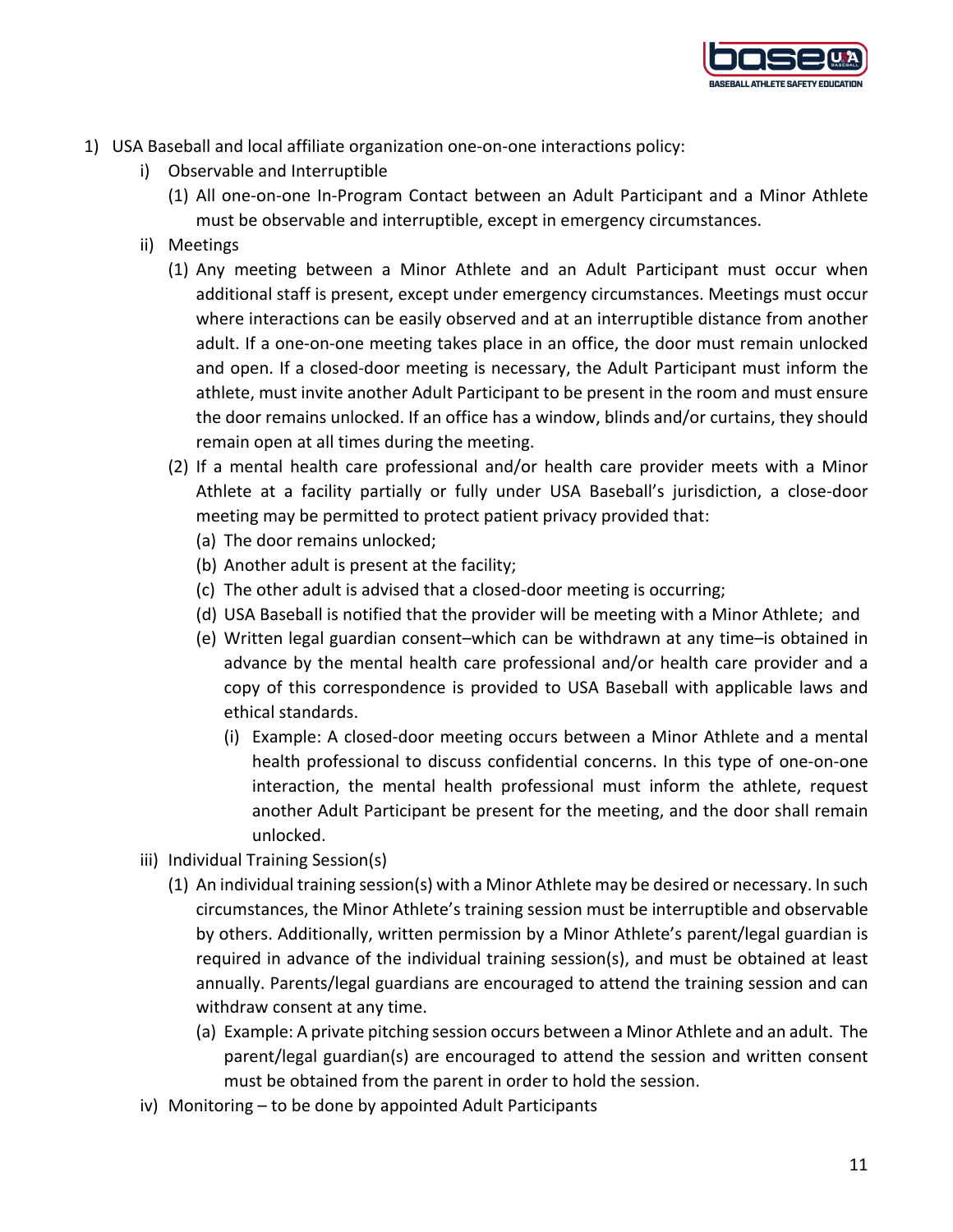

- (1) When one-on-one interactions are necessary, they must be closely monitored.
	- (a) Monitoring includes:
		- (i) Knowledge that the one-on-one interaction is occurring;
		- (ii) The approximate planned duration of the interaction;
		- (iii) Continuously physically checking-in on the one-on-one interaction as the interaction is occurring.

#### *Prohibited One-on-One Interactions Policy*

While some one-on-one interactions may be necessary, specifying prohibited one-on-one interactions provides staff, volunteers, parents, Minor Athletes and others with clear rules and expectations for athlete safety. It is important to set clear boundaries of acceptable and unacceptable behavior to protect Minor Athletes and all participants.

This policy shall apply to all Adult Participants who have regular or in-program contact with Minor Athletes. Except, as set forth in the policy for "Appropriate One-on-One Interactions," Minor Athletes will not be left unattended or unsupervised during events.

All emergencies that lead to a deviation from this policy must be reported and documented. This policy applies to In-Program Contact and includes the following exemptions:

- 1. When a Dual Relationship exists; or
- 2. When the Close-in-Age Exception applies; or
- 3. If a Minor Athlete needs a Personal Care Assistant, and:
	- a. the Minor Athlete's parent/guardian has provided written consent to USA Baseball for the Adult Participant Personal Care Assistant to work with the Minor Athlete; and
	- b. the Adult Participant Personal Care Assistant has complied with the Education & Training Policy; and
	- c. the Adult Participant Personal Care Assistant has complied with the USA Baseball background screening policy; or
- 4. In other circumstances specifically addressed in this policy that allow for certain one-on-one interactions if USA Baseball receives parent/ guardian consent.
- 1) USA Baseball and local affiliate organization prohibited one-on-one interactions policy:
	- a) Adult Participants, or other adults who have regular or in-program contact with Minor Athletes , are prohibited from being alone with an individual Minor Athlete in any room or facility unless there is an emergency.
	- b) Adult Participants shall not interact one-on-one with Minor Athlete in settings outside the training program, including but not limited to:
		- i) Adult Participant or athlete's home
		- ii) Restaurants
		- iii) Adult Participant or athlete's individual transportation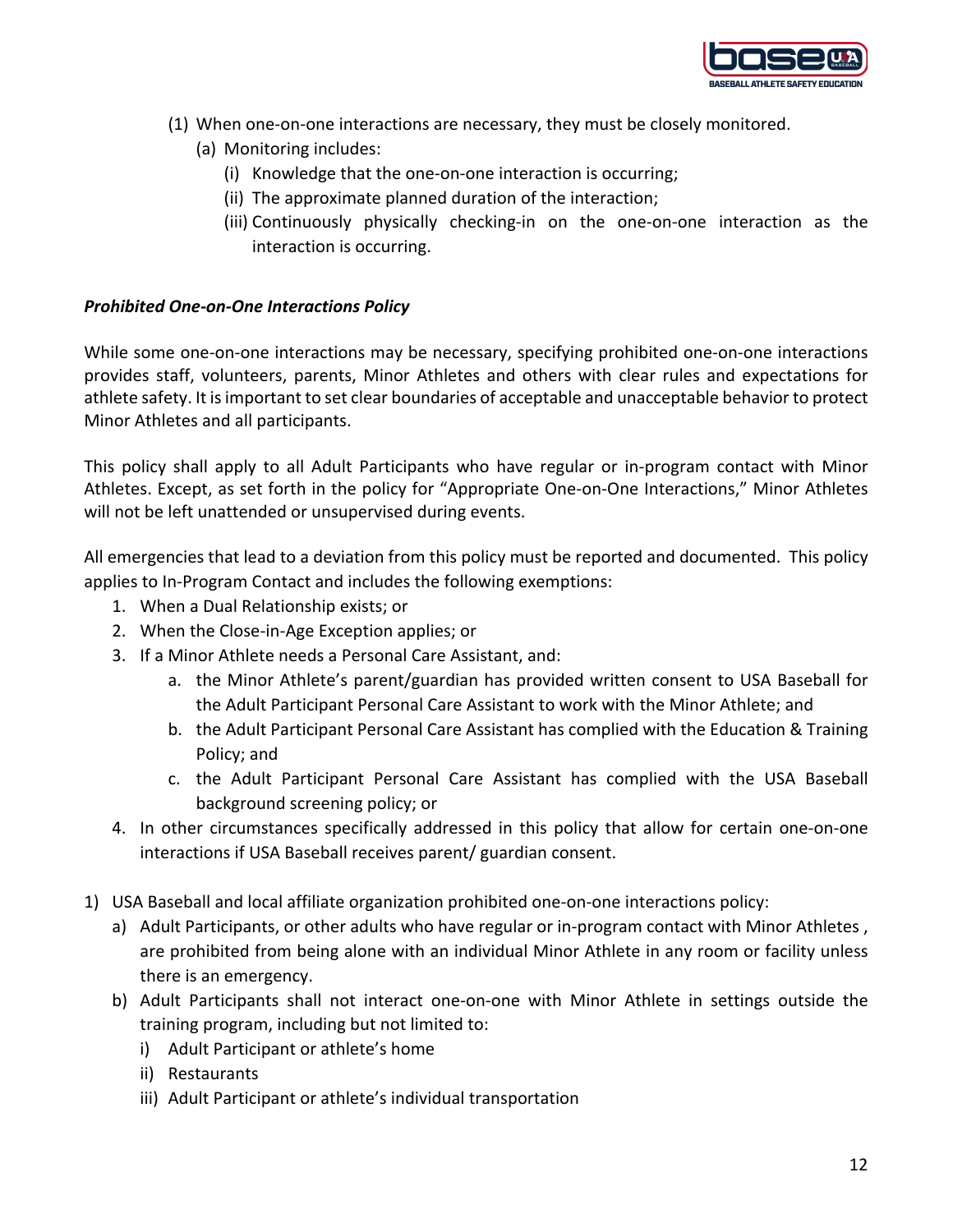

### *Massaging, Icing and Athlete Training Therapeutic Modalities Policy*

There are times where it is appropriate for a Minor Athlete to receive a massage, rubdown, icing or athletic training therapeutic modalities from a licensed professional. This policy applies to all Adult Participants.

All modalities under this policy must be documented. All emergencies that lead to a deviation from this policy must be reported and documented. This policy applies to In-Program Contact and includes the following exemptions:

- 1. When a Dual Relationship exists; or
- 2. When the Close-in-Age Exception applies; or
- 3. If a Minor Athlete needs a Personal Care Assistant, and:
	- a. the Minor Athlete's parent/guardian has provided written consent to USA Baseball for the Adult Participant Personal Care Assistant to work with the Minor Athlete; and
	- b. the Adult Participant Personal Care Assistant has complied with the Education & Training Policy; and
	- c. the Adult Participant Personal Care Assistant has complied with the USA Baseball background screening policy; or
- 4. In other circumstances specifically addressed in this policy that allow for certain one-on-one interactions if USA Baseball receives parent/ guardian consent.
- 1) USA Baseball and local affiliate organization massaging, icing and athlete training therapeutic modalities policy:
	- a) Licensed professional Adult Participants may perform massaging, icing and athlete training therapeutic modalities wherever possible without compromising the Minor Athlete's privacy.
	- b) Any massaging, icing or athletic training therapeutic modalities performed on a Minor Athlete shall be conducted in open locations and adhere to USA Baseball's approriate one-on-one interactions policy.
	- c) Any massage of a Minor Athlete must be done with at least one other Adult Participant present.
	- d) The Minor Athlete must be fully or partially clothed, ensuring that the breasts, buttocks, groin or genitals are always covered.
	- e) Any rubdown or massage must be provided by a non-coach licensed massage therapist or other certified professional.
	- f) Rubdowns or massages should never involve touching of a Minor Athlete's intimate areas.
	- g) Even if a coach is a licensed massage therapist, the coach shall not perform a rubdown or massage of a Minor Athlete.
	- h) Written parental/legal guardian consent shall be provided prior to any massage of a Minor Athlete and must be documented at least annually. Consent can be withdrawn at any time.
	- i) USA Baseball and local affiliate organizations must adhere to the following appropriate physical contact guidelines in regard to the massaging, icing and athletic training modalities policiy for Minor Athletes: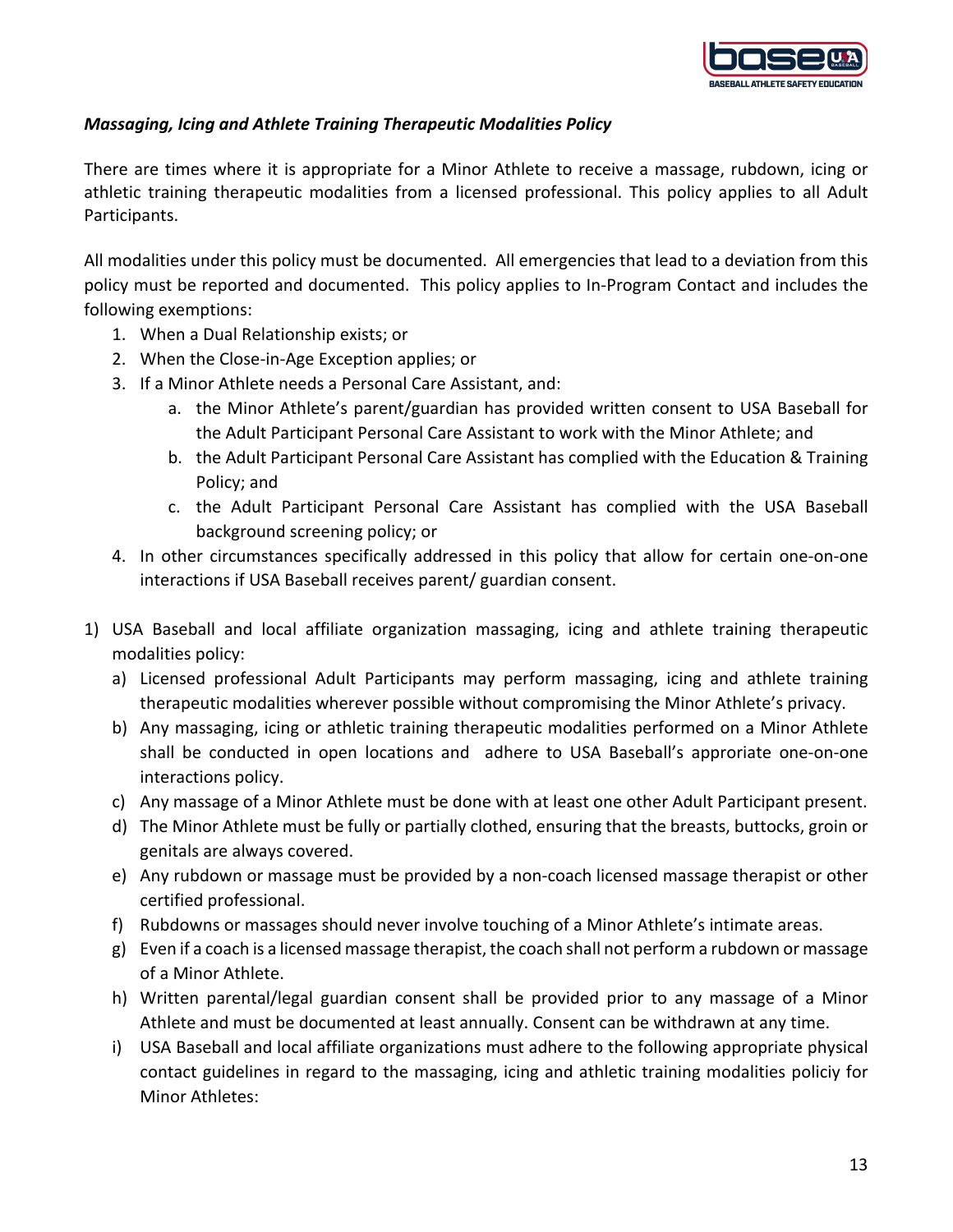

- i) Licensed professional Adult Participants may preform massaging, icing, or athletic training therapeutic modalities in public when possible.
- ii) The licensed professional Adult Participant must ensure the attendance of another Adult Participant so as to prevent an inappropriate one-on-one interaction.
- iii) Licensed professional Adult Participants must invite or allow the presence of the Minor Athlete's parent/legal guardian except for during competition or training events that limit credentialing.

#### *Electronic Communication Policy*

As part of USA Baseball's and local affiliates organizations' emphasis on Minor Athlete safety, all electronic communications between Minor Athletes and Adult Participants must be open and transparent, professional in nature and for the purpose of communicating information about team activities. This policy applies to all Adult Participants.

All emergencies that lead to a deviation from this policy must be reported and documented. Only platforms that allow for open and transparent communication may be used to communicate with Minor Athletes. This policy applies to In-Program Contact and includes the following exemptions:

- 1. When a Dual Relationship exists; or
- 2. When the Close-in-Age Exception applies; or
- 3. If a Minor Athlete needs a Personal Care Assistant, and:
	- a. the Minor Athlete's parent/guardian has provided written consent to USA Baseball for the Adult Participant Personal Care Assistant to work with the Minor Athlete; and
	- b. the Adult Participant Personal Care Assistant has complied with the Education & Training Policy; and
	- c. the Adult Participant Personal Care Assistant has complied with the USA Baseball background screening policy; or
- 4. In other circumstances specifically addressed in this policy that allow for certain one-on-one interactions if USA Baseball receives parent/ guardian consent.
- 1) USA Baseball and local affiliate organization electronic communication policy:
	- a) Absent emergency circumstances, if an Adult Participant needs to communicate directly with a Minor Athlete via electronic communications (including social media), the communication must be open and transparent by including another Adult Participant or Minor Athlete's parent/legal guardian must be copied.
	- b) If a Minor Athlete communicates with a Adult Participant privately first, the Adult Participant should respond to the Minor Athlete while copying another Adult Participant or the minor's legal guardian to the message.
	- c) Content of any electronic communication should be readily available to share with the Minor Athlete's family, USA Baseball or local affiliate organization upon request.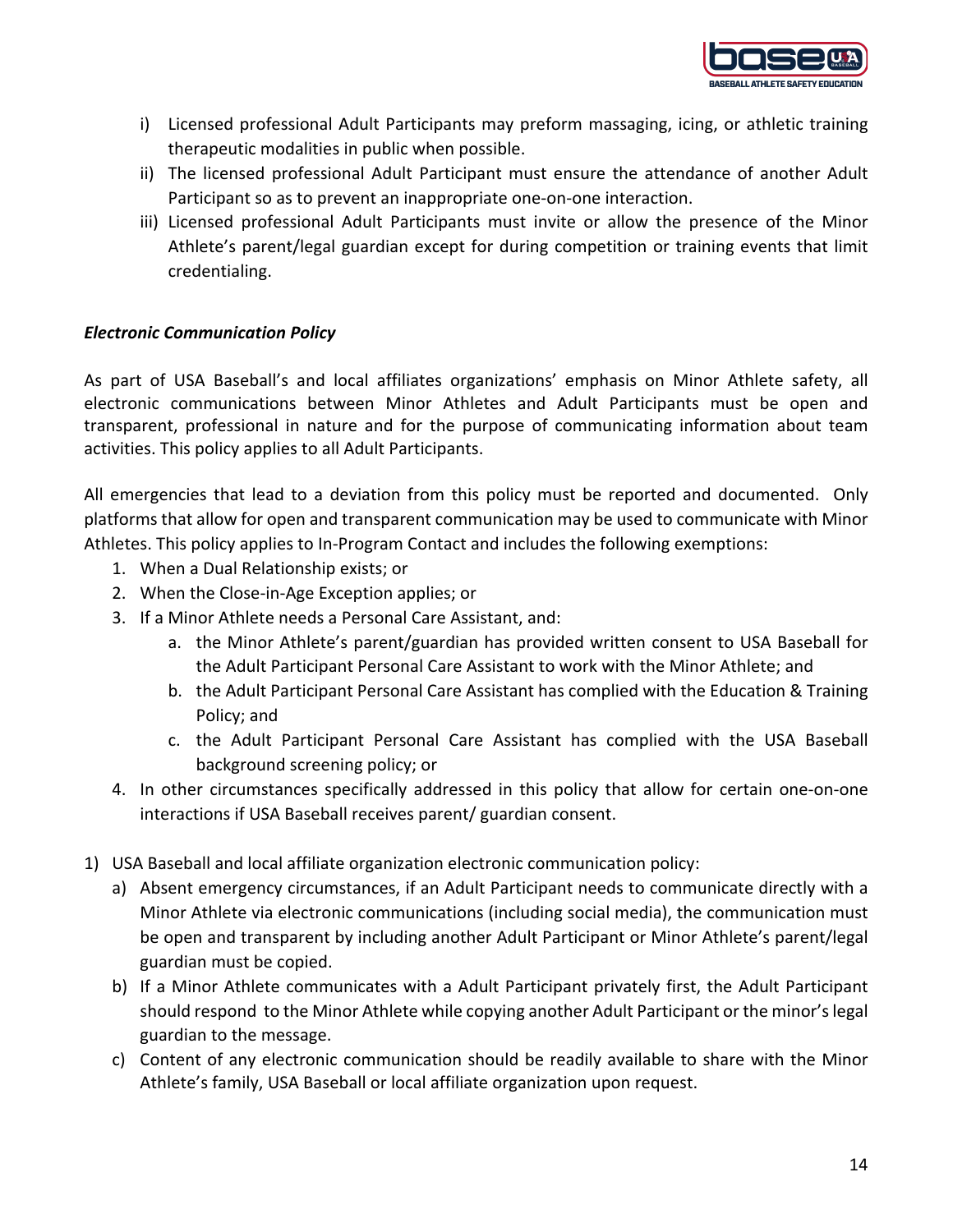

- i) Any request under the electronic communication policy must include copies of any email, electronic text, social media post or similar communication, and to be sent to the Minor Athlete's parent/legal guardian, USA Baseball or local affiliate organization.
- d) Social Media
	- i) Adult Participants are not permitted to maintain social media connections with Minor Athletes.
		- (1) Adult Participants, are not permitted to accept any new personal page requests on social media platforms who are minors.
			- (a) Existing social media connections with amateur athletes who are minors shall be discontinued.
	- ii) USA Baseball and local affiliate organizations will monitor its organizational social media pages and remove any posts that violate policies and practices for appropriate behavior. Minor Athletes or parent/legal guardians of Minor Athletes will be informed of any inappropriate posts.
- e) Email
	- i) Minor Athletes and Adult Participants may use email to communicate. All email content between Adult Participants and Minor Athletes must be professional in nature and for the purpose of communicating information about team or individual sport events.
	- ii) Emails must come from an account that can be monitored by USA Baseball and local affiliate organizations.
	- iii) A USA Baseball or local affiliate organization Adult Participant, all Minor Athlete's parent/legal guardian or another family member of the Minor Athlete must be copied when communicating to the entire team or any number or any number of a Minor Athletes through email.
	- iv) To ensure all email communication is open and transparent, a USA Baseball or local affiliate organization Adult Participant or a Minor Athlete's parent/legal guardian must be copied when communicating directly with a Minor Athlete.
- f) Texting
	- i) All text messages between Adult Participants and Minor Athletes must be professional in nature and for the purpose of communicating information about team or individual sport events.
	- ii) Text messages cannot be sent to one individual Minor Athlete, text messages must go to the entire team and must have an additional Adult Participant included.
- g) Request to discontinue all electronic communications
	- i) The parents/legal guardians of a Minor Athlete may request in writing that their child not be contacted through any form of electronic communication by USA Baseball or local affiliate organization Adult Participants.
- h) Electronic communications must only be sent between the hours of 8:00 a.m. and 8:00 p.m.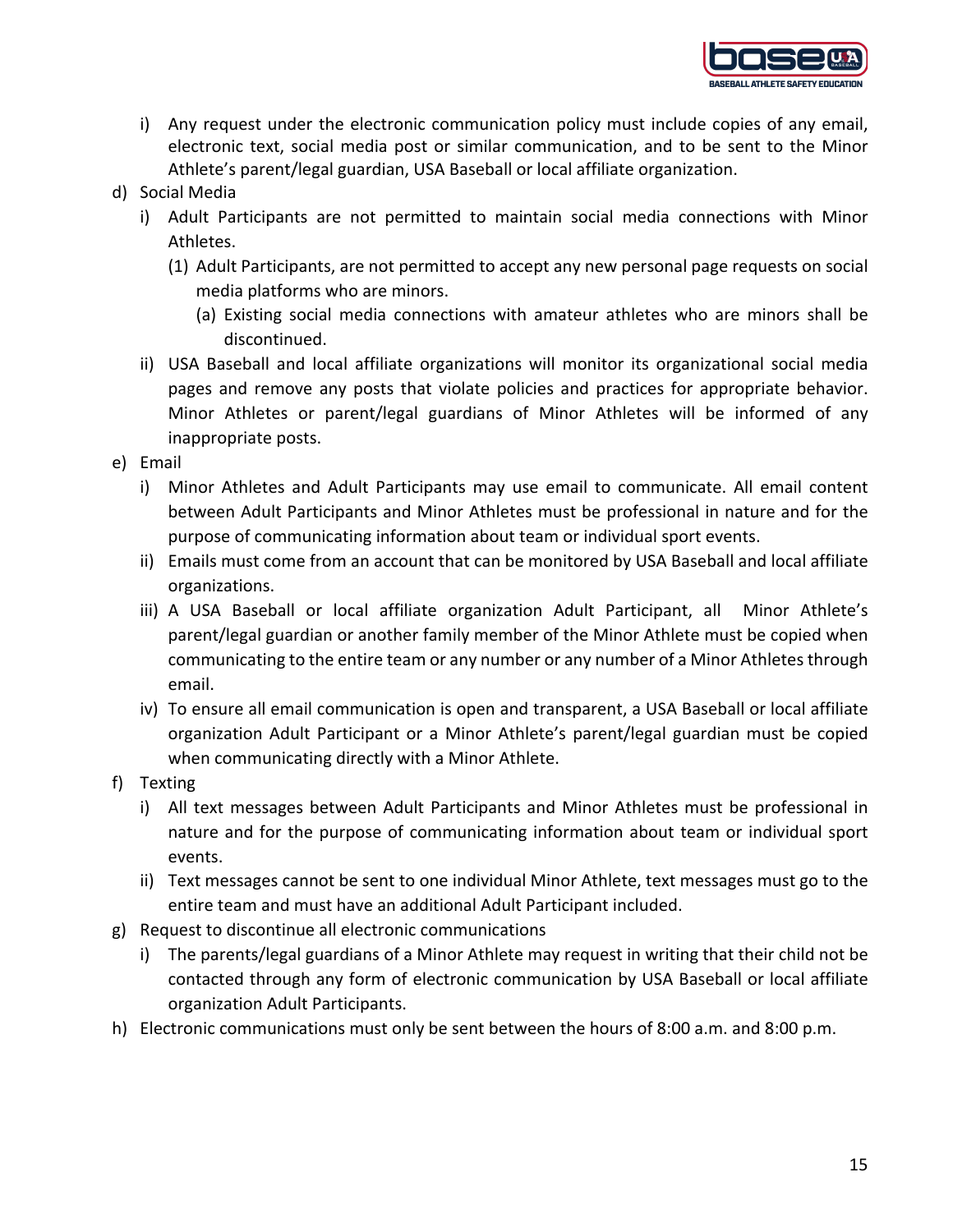

#### *Locker Rooms and Changing Areas Policy*

Athletes (especially minors) are particularly vulnerable in locker rooms and changing areas due to various stages of dress/undress and because Minor Athletes are less supervised in locker rooms and changing areas than at other times. Minor athlete-to-athlete problems, such as child sexual abuse, bullying, harassment and hazing, often occur at times when athletes are not monitored. This is especially true in locker rooms. Because athletes are vulnerable in locker rooms and changing areas, it is also important to monitor contact between Adult Participants and Minor Athletes. Adherence to a locker room and changing areas policy enhances privacy and reduces the likelihood of misconduct.

The following guidelines are designed to maintain personal privacy as well as to reduce the risk of misconduct in locker rooms and changing areas. This policy applies to all Adult Participants who have regular or in-program contact with Minor Athletes.

All emergencies that lead to a deviation from this policy must be reported and documented.

- 1) USA Baseball and local affiliate organization locker rooms and changing areas policy:
	- a) Observable and Interruptible
		- i) Adult Participants must ensure that all In-Program Contact with Minor Athlete(s) in a locker room, changing area or similar space where Minor Athlete(s) are present is observable and interruptible, except if:
			- (1) A Dual Relationship exists; or
			- (2) The Close-in-Age Exception applies; or
			- (3) If a Minor Athlete needs a Personal Care Assistant, and:
				- (a) the Minor Athlete's parent/guardian has provided written consent to USA Baseball for the Adult Participant Personal Care Assistant to work with the Minor Athlete; and
				- (b) the Adult Participant Personal Care Assistant has complied with the Education & Training Policy; and
				- (c) the Adult Participant Personal Care Assistant has complied with the USA Baseball background screening policy; or
			- (4) In other circumstances specifically addressed in this policy that allow for certain one-onone interactions if USA Baseball receives parent/ guardian consent.
	- b) Conduct in Locker Rooms, Changing Areas, and Similar Spaces
		- i) No Adult Participant or Minor Athlete can use the photographic or recording capabilities of any device in locker rooms, changing areas or any other area designated as a place for changing clothes or undressing.
		- ii) Adult Participants must not change clothes or behave in a manner that intentionally or recklessly exposes their breasts, buttocks, groins or genitals to a Minor Athlete.
		- iii) Adult Participants must not shower with Minor Athletes unless:
			- (1) The Adult Participant meets the Close-in-Age Exception; or
			- (2) The shower is part of a pre- or post-activity rinse while wearing swimwear.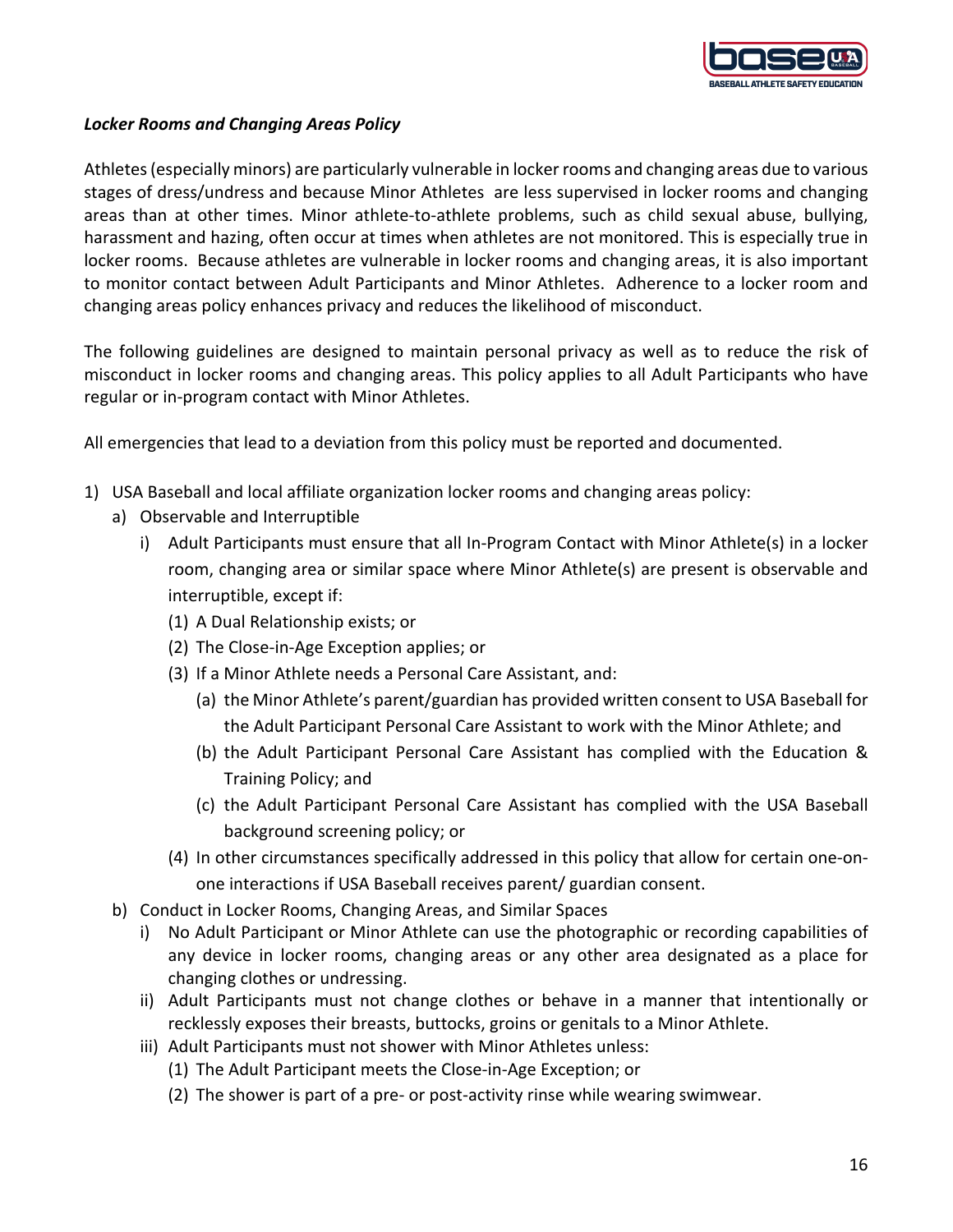

- iv) Parents/guardians may request in writing that their Minor Athlete(s) not change or shower with Adult Participant(s) during In-Program Contact. The organization and the Adult Participant(s) must abide by this request.
- c) Media and Championship Celebrations in Locker Rooms
	- i) USA Baseball or local affiliation organization may permit recording or photography in locker rooms for the purpose of highlighting a sport or athletic accomplishment if:
		- (1) Parent/legal guardian consent has been obtained; and
		- (2) USA Baseball or local affiliate organization approves the specific instance of recording or photography; and
		- (3) Two or more Adult Participants are present; and
		- (4) Everyone is fully clothed.
- d) Availability and Monitoring of Locker Rooms, Changing Areas, and Similar Spaces
	- i) USA Baseball or local affiliation organization must provide a private or semi-private place for Minor Athletes that need to change clothes or undress at sanctioned events or facilities partially or fully under the USA Baseball's or local affiliate organizations's jurisdiction.
	- ii) USA Baseball or local affiliate organization must monitor the use of locker rooms, changing areas and similar spaces to ensure compliance with these policies at sanctioned events or facilities partially or fully under USA Baseball's or local affiliation organizaiton's jurisdiction.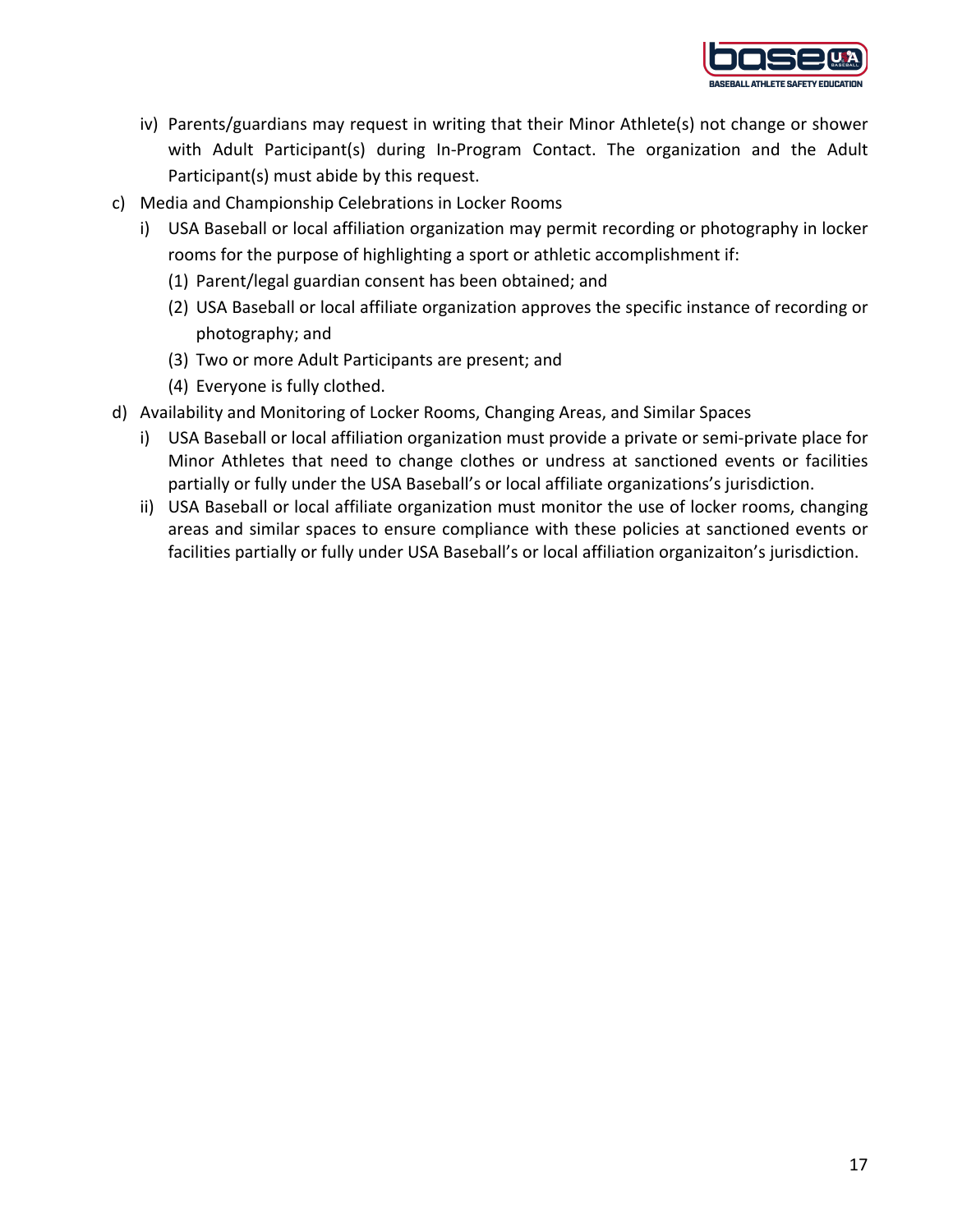

### *Travel Policy – Transportation and Lodging*

Travel is a standard aspect of our competitive season and USA Baseball and local affiliate organizations have established policies to guide its travel, minimize one-on-one interactions and reduce the risk of misconduct. Adherence to these travel guidelines will increase Minor Athlete safety and improve the competitive experience while keeping travel a fun and enjoyable experience. This policy applies to all Adult Participants who have regular or in-program contact with Minor Athletes.

All emergencies that lead to a deviation from this policy must be reported and documented.

- 1) USA Baseball and local affiliate organization travel policy transportation:
	- a) An Adult Participant cannot transport a Minor Athlete one-on-one during in-program travel, except if:
		- i) A Dual Relationship exists; or
		- ii) The Close-in-Age Exception applies; or
		- iii) If a Minor Athlete needs a Personal Care Assistant, and:
			- (1) the Minor Athlete's parent/guardian has provided written consent to USA Baseball for the Adult Participant Personal Care Assistant to work with the Minor Athlete; and
			- (2) the Adult Participant Personal Care Assistant has complied with the Education & Training Policy; and
			- (3) the Adult Participant Personal Care Assistant has complied with the USA Baseball background screening policy; or
		- iv) In other circumstances specifically addressed in this policy that allow for certain one-on-one interactions if USA Baseball receives parent/ guardian consent.
		- v) The Adult Participant has advance written consent from the Minor Athlete's parent/legal guardian to transport the Minor Athlete one-on-one, obtained at least annually. Minor Athlete(s) or their parent/guardian can withdraw consent at any time.
	- b) An Adult Participant meets the in-program transportation requirements if the Adult Participant is accompanied by another Adult Participant or at least two minors.
	- c) Written consent from a Minor Athlete's parent/legal guardian is required for all transportation sanctioned by USA Baseball and local affilication organizations at least annually.
- 2) USA Baseball and local affiliation organization travel policy lodging:
	- a) Hotel Rooms and Other Sleeping Arrangements
		- i) All In-Program Contact at a hotel or lodging site between an Adult Participant and a Minor Athlete must be observable and interruptible, and an Adult Participant cannot share a hotel room or otherwise sleep in the same room with a Minor Athlete(s), except if:
			- (1) A Dual Relationship exists; or
			- (2) The Close-in-Age Exception applies; or
			- (3) If a Minor Athlete needs a Personal Care Assistant, and: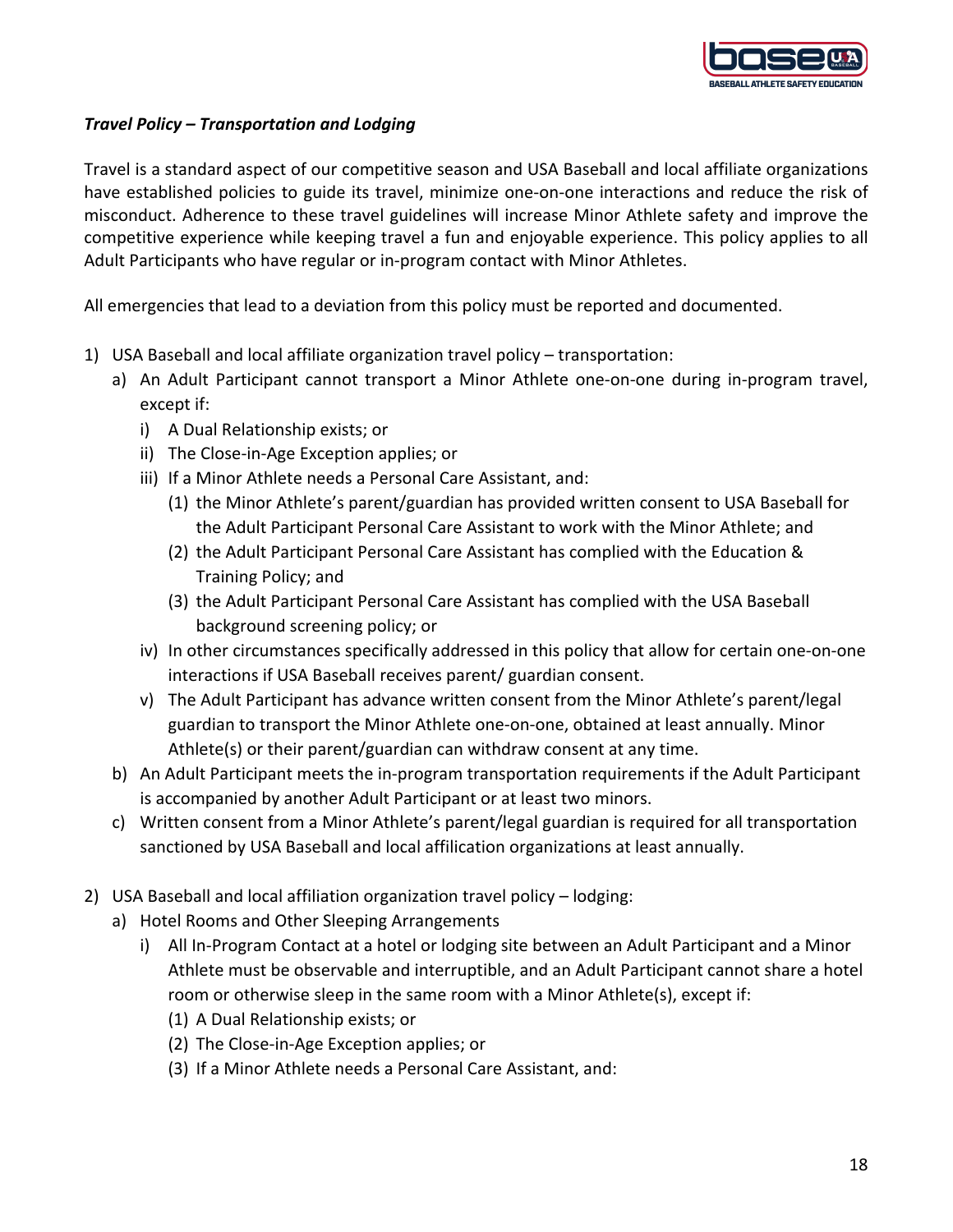

- (a) the Minor Athlete's parent/guardian has provided written consent to USA Baseball for the Adult Participant Personal Care Assistant to work with the Minor Athlete; and
- (b) the Adult Participant Personal Care Assistant has complied with the Education & Training Policy; and
- (c) the Adult Participant Personal Care Assistant has complied with the USA Baseball background screening policy; and
- (4) the Minor Athlete's parent/legal guardian has provided the organization with advance written consent for the lodging arrangement
- ii) Written consent from a Minor Athlete's parent/legal guardian must be obtained for all inprogram lodging at least annually.
- iii) No meetings should occur in hotel rooms. If meetings must place take in a hotel, they need to occur in the lobby or a designated meeting room.
- b) Monitoring or Room Checks During In-Program Travel
	- i) When USA Baseball or local affiliate organization performs room checks during in-program lodging, the one-on-one interaction policy must be followed and at least two adults must be present for the room checks.
- c) Additional Requirements for Lodging Authorized or Funded by USA Baseball or local affiliate organization:
	- i) Adult Participants that travel overnight with Minor Athlete(s) are assumed to have authority over Minor Athlete(s) and must comply with the Education and Training Policy.
- d) Team travel policies must be signed and agreed to by all Minor Athletes, parents and Adult Participants traveling with the USA Baseball or local affiliate organization at least annually.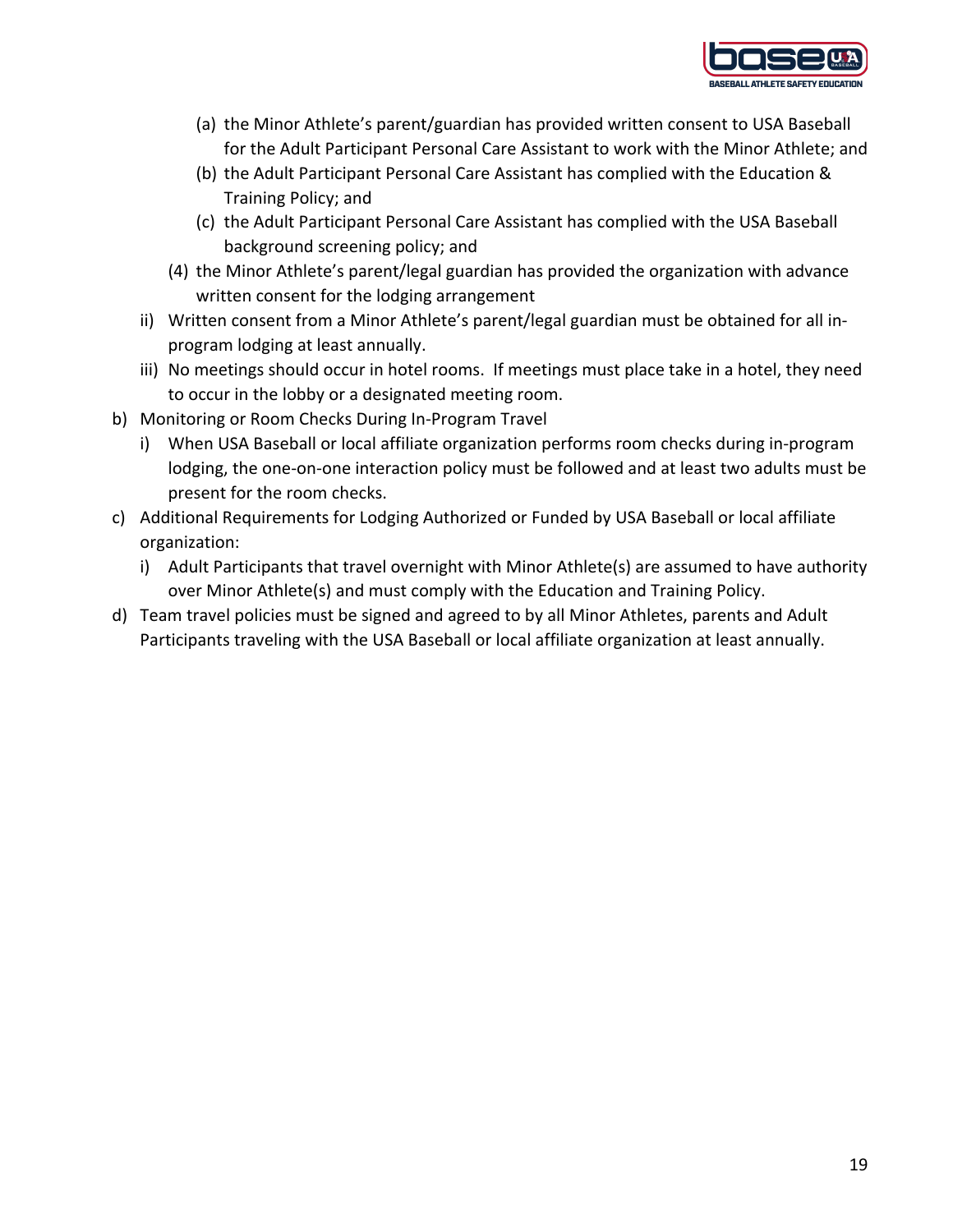

### *Additional Policies for Keeping Young Athletes Safe*

- 1. Out-of-Program Contact
	- a. Adult Participants who do not meet the Close-in-Age Exception nor have a Dual Relationship with a Minor Athlete should not have out-of-program contact with Minor Athlete(s) without legal/parent guardian consent, even if the out-of-program contact is not one-on-one.
- 2. Gifting
	- a. Adult Participants who do not meet the Close-in-Age Exception should not give personal gifts to Minor Athlete(s).
	- b. Gifts that are equally distributed to all athletes and serve as a motivational or educational purpose are permitted.
- 3. Photography/Video
	- a. Photographs or videos of Minor Athlete(s) may only be taken in public view and must observe generally accepted standards of decency.
	- b. Adult Participants should not publicly share or post photos or videos of Minor Athlete(s) if the Adult Participant has not obtained the Parent/Guardian and Minor Athlete's consent.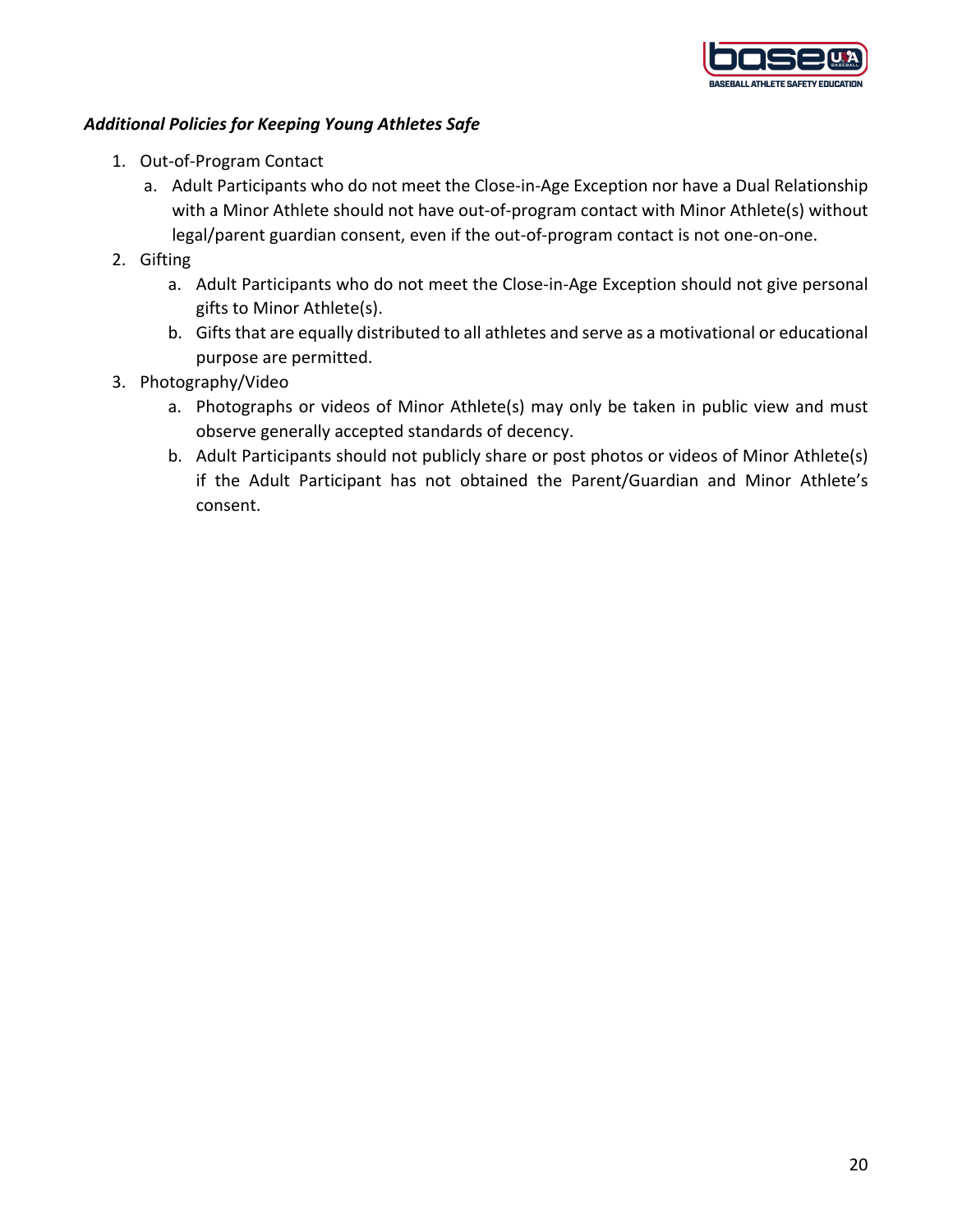

# *Chart of Adult Participants*

The following depicts the categories for individuals who have Regular or In-Program Contact or Authority with Minor Athletes within USA Baseball.

| <b>ADULT PARTICIPANTS</b>                                                                            | <b>REGULAR/IN-</b><br><b>PROGRAM</b><br><b>CONTACT</b> | <b>AUTHORITY</b>          |
|------------------------------------------------------------------------------------------------------|--------------------------------------------------------|---------------------------|
| <b>USA Baseball Board of Directors</b>                                                               |                                                        | X                         |
| USA Baseball Board of Directors Committees and<br>Sub-Committees                                     |                                                        | X                         |
| USA Baseball Full Time Staff and Interns                                                             |                                                        | X                         |
| USA Baseball National Team Program Contracted Staff                                                  | X                                                      | X                         |
| USA Baseball National Team Identification Series<br><b>Contracted Regional Directors and Coaches</b> | X                                                      | $\boldsymbol{\mathsf{X}}$ |
| USA Baseball Prospect Development Program League<br><b>Contracted Staff</b>                          | X                                                      | X                         |
| USA Baseball Appalachian League Contracted Staff                                                     | X                                                      | X                         |
| USA Baseball Championships Event Coaches                                                             | X                                                      |                           |
| <b>USA Basebll Futures Event Coaches</b>                                                             | X                                                      |                           |
| USA Baseball Clinic Hosts and Regional Clinic Speakers                                               | X                                                      |                           |
| USA Baseball Events Contracted Athletic Trainers                                                     | X                                                      |                           |
| USA Baseball Events Contracted Umpires and<br>Assignors                                              | X                                                      |                           |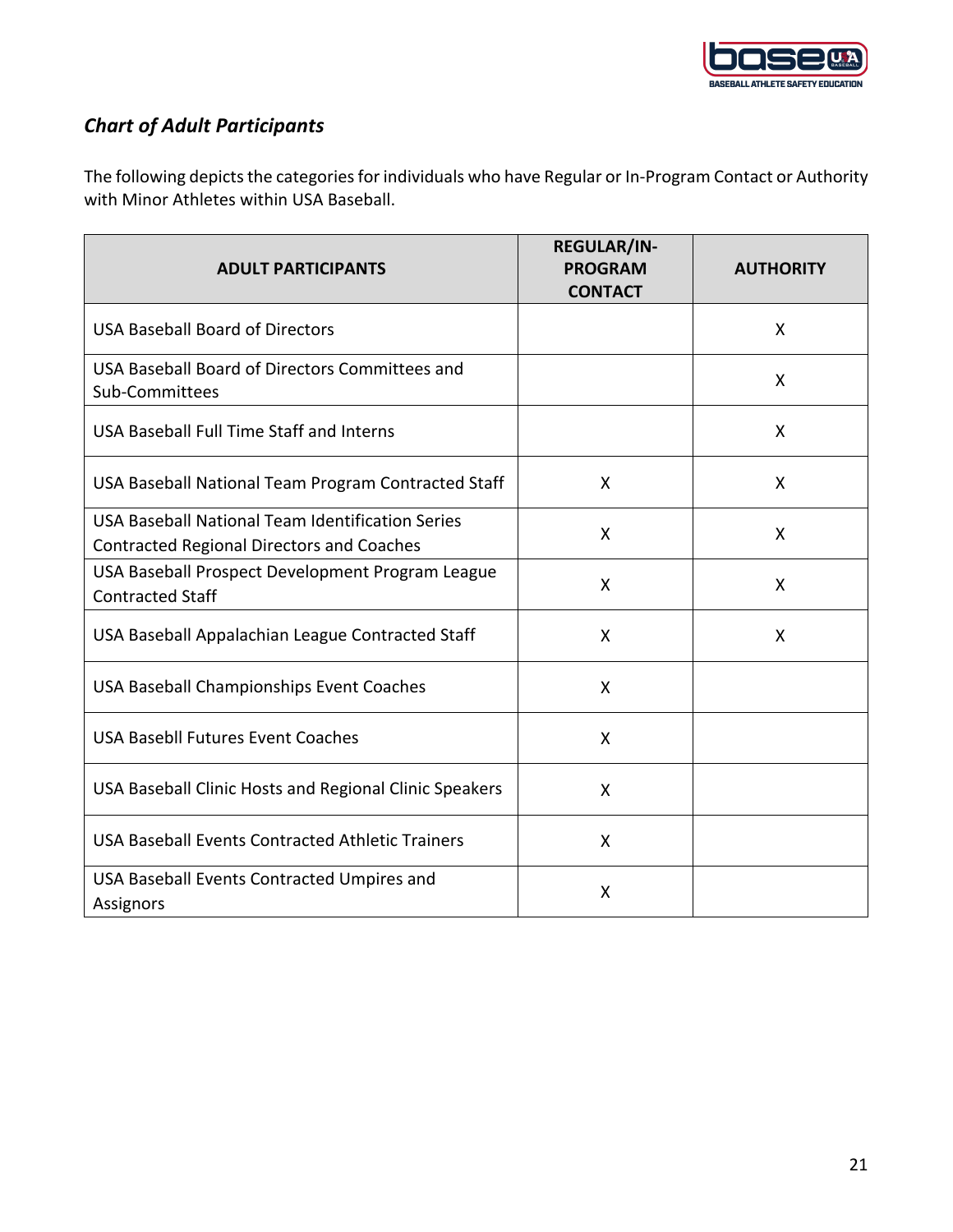

## *Organizational Requirements for Education & Training and Prevention Policies*

All NGBs, PSOs, LAOs, and the USOPC (the "Organization") must implement proactive policies designed to prevent abuse. These organizational requirements are described below.

### **A. Organizational Requirements for Education & Training**

- 1. USA Baseball must track whether Adult Participants under its jurisdiction complete the required training listed in Part I.
- 2. USA Baseball must, on an annual basis, offer and, subject to parental consent, give training to Minor Athletes on the prevention and reporting of child abuse.
	- a. For training to Minor Athletes, the Organization must track a description of the training and how the training was offered and provided to Minor Athletes.
	- b. USA Baseball is not required to track individual course completions of Minor Athletes.
- 3. USA Baseball must, on an annual basis, offer training to parents on the prevention and reporting of child abuse.

### **B. Required Prevention Policies and Implementation**

- 1. USA Baseball must develop Minor Athlete Abuse Prevention Policies (MAAPPS) that contain the mandatory components of the Center's model policies in Part III. These model policies cover:
	- a. One-on-one interactions
	- b. Meetings and training sessions
	- c. Athletic training modalities, massages, and rubdowns
	- d. Locker rooms and changing areas
	- e. Electronic communications
	- f. Transportation
	- g. Lodging
- 2. The policies must be approved by the Center as described in subsection (C) below. The policies may include the recommended components in Part III and the recommended policies in Part IV. Given the uniqueness of each sport, however, some recommended components or policies may not be feasible or appropriate. An Organization may choose to implement stricter standards than the model policies.
- 3. USA Baseball must also require that its LAOs implement these policies within each LAO.
- 4. USA Baseball must implement these policies for all In-Program Contact.
	- a. At sanctioned events and facilities partially or fully under its jurisdiction, the organization must take steps to ensure the policies are implemented and followed.
	- b. For In-Program Contact that occurs outside USA Baseball's sanctioned event or facilities, implementing these policies means:
		- i. Communicating the policies to individuals under its jurisdiction;
		- ii. Establishing a reporting mechanism for violations of the policies;
		- iii. Investigating and enforcing violations of the policies.
- 5. USA Baseball must have a reporting mechanism to accept reports that an Adult Participant is violating USA Baseball's BASE MAAPPs. USA Baseball must appropriately investigate and resolve any reports received, unless the violation is reported to the Center and it exercises jurisdiction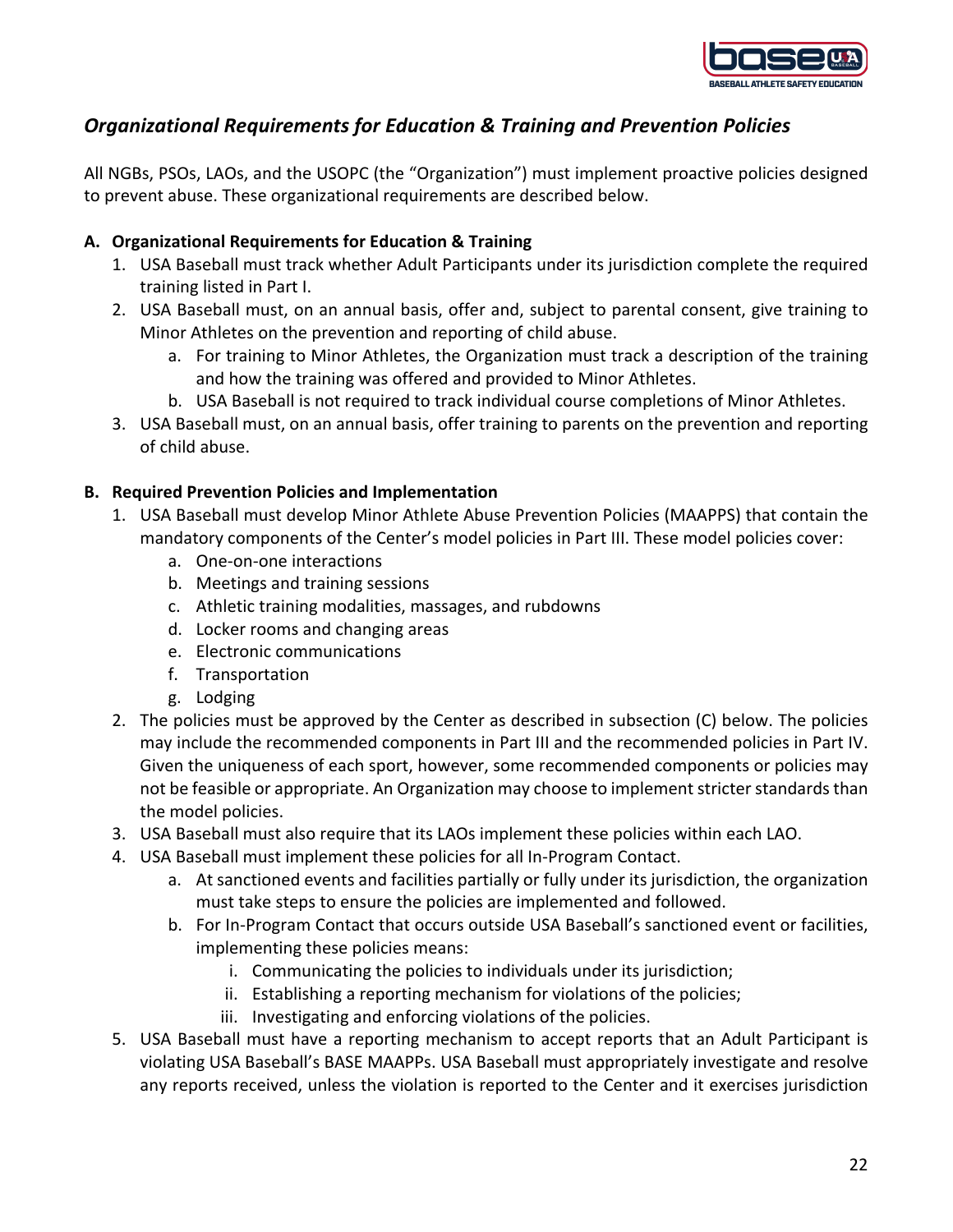

over the report. This requirement is in addition to requirements to report abuse under the SafeSport Code.

### **C. Policy Approval and Submission Process**

- 1. USA Baseball may adopt the MAAPPs as-is or adapt it to fit their needs. Regardless, each Organization must submit their policies to the Center at compliance@safesport.org for review and approval by January 31, 2021. The Center will approve, approve with modifications, or deny the policies. If the Center denies the proposed policy, the mandatory components of Part III become the default policy until the Center approves the policy.
- 2. USA Baseball must require their LAOs to incorporate the mandatory components of Part III. NGBs may require that their LAOs implement the NGB's policies, which may be more stringent than the policies in Part III.
- 3. USA Baseball may, in its discretion, require its National Member Organizations (NMO) to implement these policies.
	- An NGB that chooses to require its NMOs to implement the Education & Training Policy must obtain advanced, written approval from the Center to expand the training access to additional persons. Requests must be submitted to ngbservices@safesport.org.
- 4. The mandatory components of Part III will serve as the default policy for any organization that fails to develop its own policy as required by this section.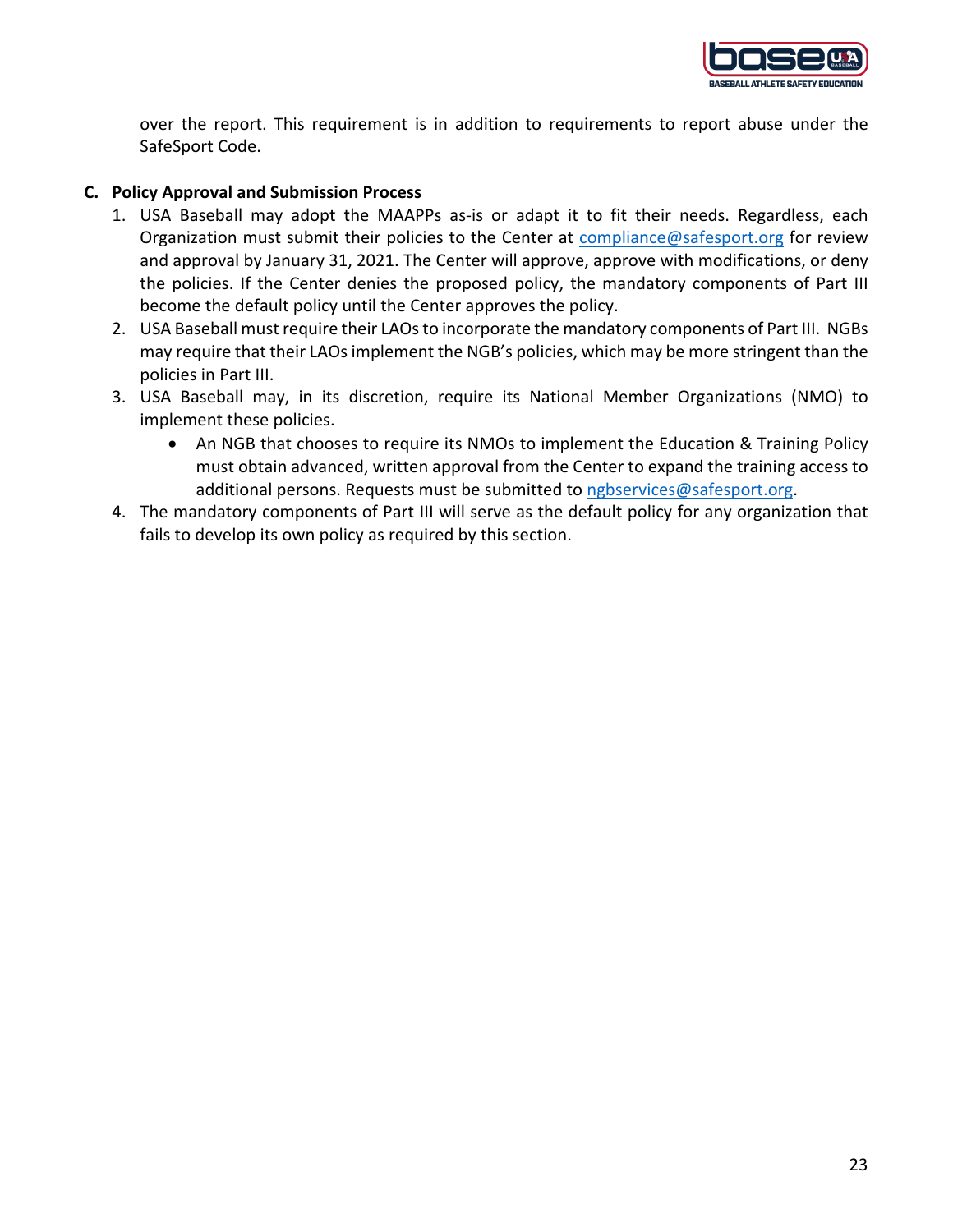

## *Terminology*

**"Abuse Awareness for Adults"** – Online course created by USA Baseball in order to serve the greater amateur baseball landscape in education on Minor Athlete abuse and is for any adult involved in the sport. Separate from the U.S. Center for SafeSport's three core courses, this course fulfills the requirements of Senate Bill 534 (2017) for all unaffiliated amateur baseball organizations.

**"Abuse Awareness for Minors"** – Online course created by USA Baseball in order to serve the greater amateur baseball landscape. Under the U.S. Center for SafeSport's requirements, all sport organizations are required to provide training for Minor Athlete regarding abuse awareness. This course fulfills the needs of all baseball entities.

### **Adult Participant** – **(USA Baseball's list is defined above in the Approriate One-on-One Interactions Policy)**

An Adult Participant is any adult (18 years of age or older) who is:

- 1. A member or license holder of an NGB, PSO, LAO, or USOPC;
- 2. An employee or board member of an NGB, PSO, LAO, or USOPC;
- 3. Within the governance or disciplinary jurisdiction of an NGB, PSO, LAO, or USOPC;
- 4. Authorized, approved or appointed by a NGB, PSO, LAO, or USOPC; to have regular or in-program contact with or authority over Minor Athletes.

**Adult Participant Personal Care Assistant:** An Adult Participant who assists an athlete requiring help with activities of daily living (ADL) and preparation for athletic participation. This support can be provided by a Guide for Blind or visually impaired athletes or can include assistance with transfer, dressing, showering, medication administration, and toileting. Personal Care Assistants are different for every athlete and should be individualized to fit their specific needs. When assisting a Minor Athlete, Adult Participant PCAs must be authorized by the athlete's parent/guardian.

**Amateur Athlete** – An athlete who meets the eligibility standards established by the National Governing Body or paralympic sports organization for the sport in which the athlete competes.

**Authority** – When one person's position over another person is such that, based on the totality of the circumstances, they have the power or right to direct, control, give orders to, or make decisions for that person.

**Close-in-Age Exception** – An exception applicable to certain policies when an Adult Participant does not have authority over a Minor Athlete and is not more than four years older than the Minor Athlete (e.g., a 19-year-old and a 16-year-old).

**Dual Relationship** – An exception applicable to certain policies when an Adult Participant has a dual role or relationship with a Minor Athlete and the Minor Athlete's parent/guardian has provided written consent at least annually authorizing the exception.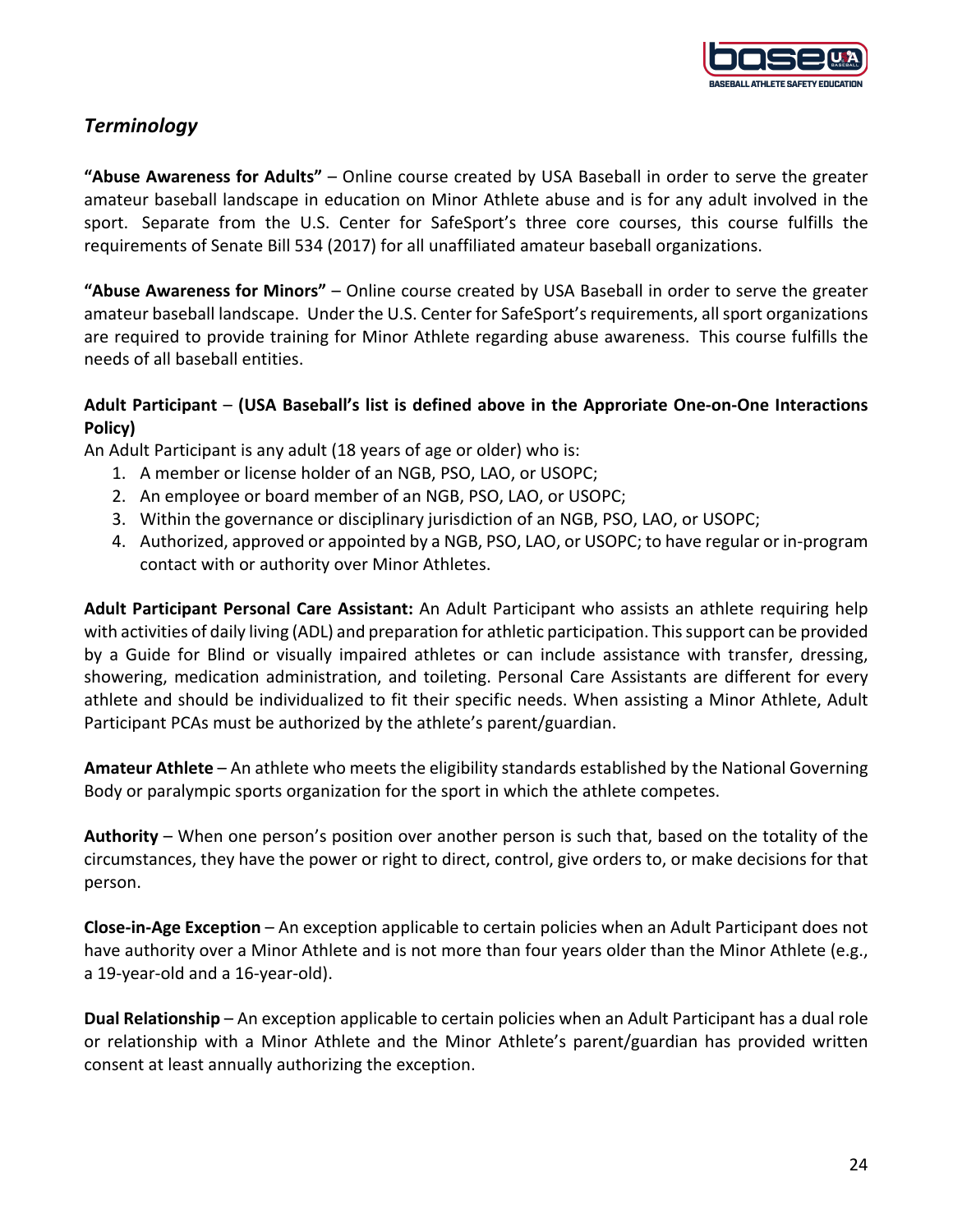

**In-Program Contact** – Any contact (including communications, interactions or activities) between an Adult Participant and any Minor Athlete(s) related to participation in sport. Examples of In-Program Contact include but are not limited to: competition, practices, camps/clinics, training/instructional sessions, pre/post game meals or outings, team travel, review of game film, team- or sport-related relationship building activities, celebrations, award ceremonies, banquets, team- or sport-related fundraising or community service, sport education, or competition site visits.

**Local Affiliate Organization (LAO)** – A regional, state, or local club or organization that is directly affiliated with USA Baseball, or that is indirectly affiliated with USA Baseball due to the club or organization's direct association with a USA Baseball regional or state affiliate.

**Minor Athlete** – An Amateur Athlete under 18 years of age who participates in, or participated within the previous 12 months in, an event, program, activity, or competition that is part of, or partially or fully under the jurisdiction of USA Baseball or local affiliate organization.

**National Governing Body (NGB)** – A national governing body is an amateur sports organization that is recognized by the International Olympic Committee.

**National Member Organization (NMO)** – A member organization of USA Baseball. Currently, USA Baseball is comprised of seventeen members organizations, which can be found at the following web address: https://www.usabaseball.com/about/national-member-organizations

**Partial or Full Jurisdiction** – Includes any sanctioned event (including all travel and lodging in connection with the event) USA Baseball or a local affiliate organization owns, leases or rents for practice, training or competition.

**Regular Contact** – Ongoing interactions during a 12-month period wherein an Adult Participant is in a role of direct and active engagement with any Minor Athlete(s).

**Senate Bill 534 - Protecting Young Victims from Sexual Abuse and Safe Sport Authorization Act of 2017**  – This bill amends the Victims of Child Abuse Act of 1990 to extend the duty to report suspected child abuse, including sexual abuse, to certain adults who are authorized to interact with minor or amateur athletes at a facility under the jurisdiction of a national governing body.

An individual who is required, but fails, to report suspected child sex abuse is subject to criminal penalties.

Additionally, the bill amends the federal criminal code to revise civil remedy provisions for a victim of a human trafficking offense or federal sex offense. Among other things, it changes the civil statute of limitations to 10 years from the date the victim discovers the violation or injury (currently, 10 years from the date the cause of action arose). The bill also extends the statute of limitations for a minor victim of